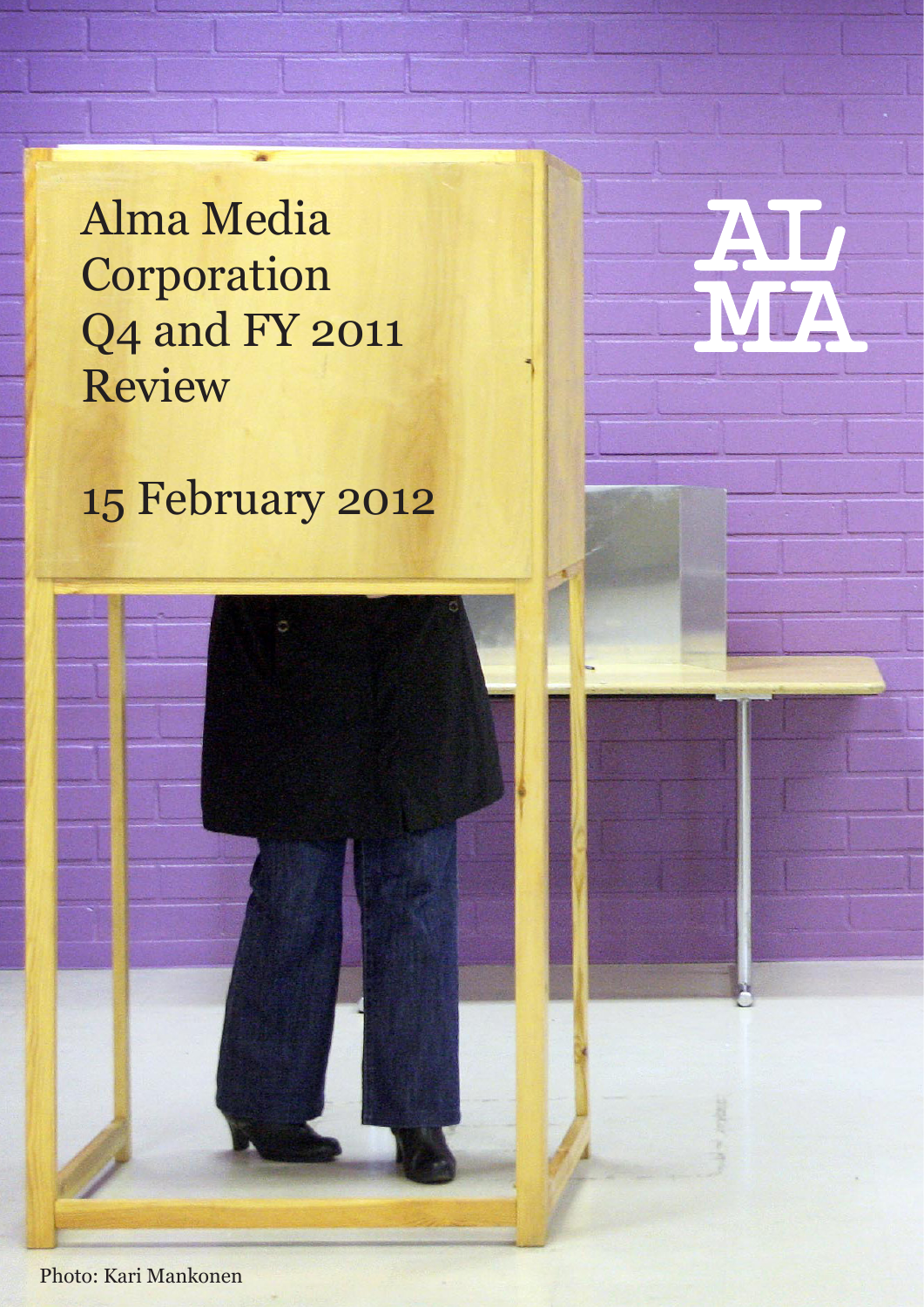# Alma Media Corporation Financial Statement Release February 15, 2012 at 9:00am (EET)

# Alma Media's Financial Statement Release 2011: THE SHARE OF THE DIGITAL PRODUCTS AND SERVICES IN THE GROUP REVENUE AND OPERATING PROFIT INCREASED

## **Financial performance October–December 2011:**

- Revenue was MEUR 81.3 (83.0), down 2.1%.

- Circulation revenue was MEUR 31.4 (31.8), down 1.5%, advertising revenue was MEUR 40.6 (41.1), down

1.1%, contents and service revenue was MEUR 9.4 (10.2), down 8.0%.

- Operating profit excluding non-recurring items was MEUR 10.1 (11.0), 12.4% (13.2%) of revenue, down 8.1%.

- Operating profit was MEUR 9.6 (10.7), 11.7% (12.9%) of revenue, down 10.9%.

- Profit for the period was MEUR 2.8 (9.2), down 69.2%.

- Earnings per share was EUR 0.03 (0.12), down 72.4%.

## **Financial performance full year 2011:**

- Revenue was MEUR 316.2 (311.4), up 1.6%.

- Circulation revenue was MEUR 124.8 (125.3), down 0.4%, advertising revenue was MEUR 155.3 (148.2), up 4.8%, contents and service revenue was MEUR 36.1 (37.8), down 4.5%.

- Operating profit excluding non-recurring items was MEUR 42.9 (43.9), 13.6% (14.1%) of revenue, down 2.2%.

- Operating profit was MEUR 42.0 (43.4), 13.3 % (13.9%) of revenue, down 3.3%.

- Profit for the period was MEUR 30.8 (33.2), down 7.1%.

- Earnings per share was EUR 0.39 (0.44), down 11.0%.

- Dividend paid for the financial year 2010 was EUR 0.70 (0.40) per share.

| Key figures                                                               | 2011 | 2010 | Change  |         | 2011    | 2010    | Change |         |
|---------------------------------------------------------------------------|------|------|---------|---------|---------|---------|--------|---------|
| <b>MEUR</b>                                                               | Q4   | Q4   |         | %       | $Q1-Q4$ | $Q1-Q4$ |        | %       |
| Revenue                                                                   | 81.3 | 83.0 | $-1.7$  | $-2.1$  | 316.2   | 311.4   | 4.9    | 1.6     |
| Circulation revenue                                                       | 31.4 | 31.8 | $-0.5$  | $-1.5$  | 124.8   | 125.3   | $-0.5$ | $-0.4$  |
| Advertising revenue                                                       | 40.6 | 41.1 | $-0.5$  | $-1.1$  | 155.3   | 148.2   | 7.1    | 4.8     |
| Contents and service revenue *)<br>Total expenses excluding non-recurring | 9.4  | 10.2 | $-0.8$  | $-8.0$  | 36.1    | 37.8    | $-1.7$ | $-4.5$  |
| items                                                                     | 71.4 | 72.0 | $-0.6$  | $-0.8$  | 273.6   | 267.6   | 5.9    | 2.2     |
| Operating profit excluding non-recurring                                  |      |      |         |         |         |         |        |         |
| items                                                                     | 10.1 | 11.0 | $-0.9$  | $-8.1$  | 42.9    | 43.9    | $-1.0$ | $-2.2$  |
| % of revenue                                                              | 12.4 | 13.2 |         |         | 13.6    | 14.1    |        |         |
| Operating profit                                                          | 9.6  | 10.7 | $-1.2$  | $-10.9$ | 42.0    | 43.4    | $-1.4$ | $-3.3$  |
| % of revenue                                                              | 11.7 | 12.9 |         |         | 13.3    | 13.9    |        |         |
| Profit for the period                                                     | 2.8  | 9.2  | $-6.4$  | $-69.2$ | 30.8    | 33.2    | $-2.4$ | $-7.1$  |
| Earnings per share, EUR (basic)                                           | 0.03 | 0.12 | $-0.09$ | $-72.4$ | 0.39    | 0.44    | 0.05   | $-11.0$ |
| Earnings per share, EUR (diluted)                                         | 0.03 | 0.12 | $-0.09$ | $-72.5$ | 0.39    | 0.44    | 0.05   | $-11.3$ |

\*) Contents and service revenue includes the Group's digital service and custom media revenue as well as the external rental, distribution and printing revenue.

## **Dividend proposal for the Annual General Meeting:**

On December 31, 2011, the Group's parent company had distributable funds totalling EUR 51,941,032 (56,858,658). No essential changes in the company's financial standing have taken place after the end of the financial year. The Board of Directors will propose to the Annual General Meeting that a dividend of EUR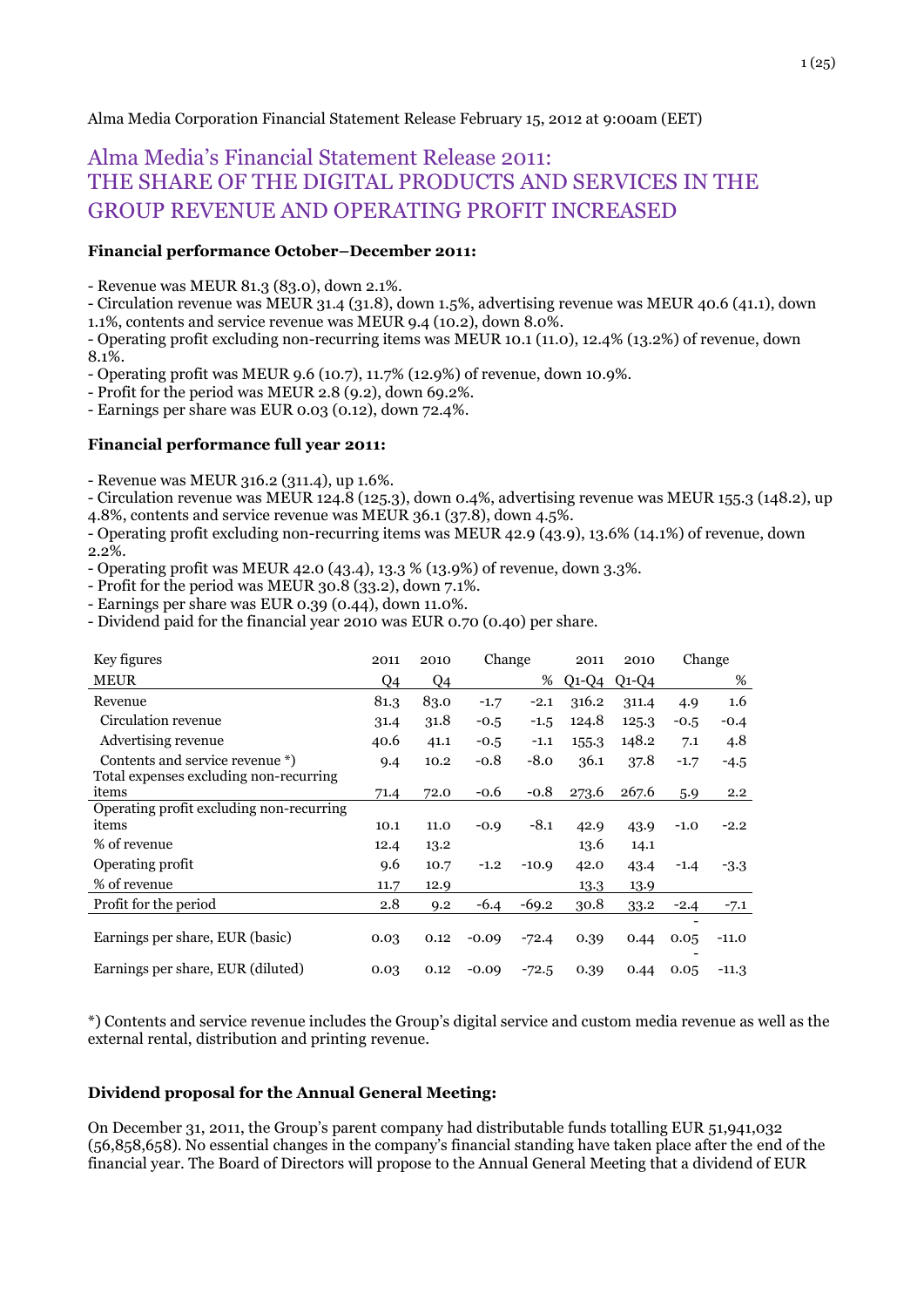0.40 (0.70) per share be paid for the 2011 financial year. Based on the number of shares on the closing date, December 31, 2011, the total dividend distribution would amount to EUR 30,194,741 (52,536,766).

### **Outlook for 2012:**

Due to the uncertainty prevailing in the macroeconomic conditions of the Group's main markets, it is exceptionally complicated to estimate the development of circulation and advertising revenues. Digital services are expected to further increase their share of the media market. Alma Media expects that the change in value-added tax, effective since the beginning of 2012, may decrease the circulations of the Group's newspapers.

Alma Media expects its full-year revenue for 2012 to increase from the 2011 level, primarily due to the acquisitions made. Operating profit excluding non-recurring items is expected to be lower than in 2011. Fullyear revenue for 2011 was MEUR 316.2, operating profit excluding non-recurring items MEUR 42.9 and operating profit MEUR 42.0.

## **Kai Telanne, President and CEO:**

Alma Media's strategy is to increase the share of digital services in its revenue through both in-house product and service development and acquisitions in Finland and other countries. The implementation of this strategy is progressing according to plan. In 2011, Alma Media's online advertising sales grew by 20.9%, and the share of digital products and services in the Group's revenue rose to 18.0% (15.7%).

In December, Alma Media acquired LMC s.r.o, a company that owns the leading recruitment portals in the Czech Republic. The deal creates a significant bridgehead for the internationalisation of Alma Media's recruitment service offering. In February 2012, we additionally acquired CV Online, the leading online recruitment service company in the Baltic area. After these acquisitions, recruitment services are the largest service area of Alma Media's Marketplaces business.

Digital business was also substantially developed by renewing our existing products and services. We opened Etuovi.com and Autotalli.com services to advertisements by consumers in addition to the earlier corporate customers. [Etuovi.com,](http://etuovi.com/) [Autotalli.com](http://autotalli.com/) and [Monster.fi](http://monster.fi/) launched their mobile services. The online, mobile and tablet applications of our newspapers were also developed further.

Alma Media additionally supports its strategy implementation by renewing its organisation and management system, as well as seeking operational efficiencies. We established a digital business development and service unit, and brought our regional and local papers together into one business unit. The new units, Alma Diverso and Alma Regional Media, respectively, started operations in the beginning of 2012. In case the need for structural change of the industry continues to gather momentum due to the rapid shift in consumers' media use, Alma Media will also have to accelerate its projects for change.

Alma Media invests heavily in the renewal of print media, too, aiming to further improve its cost efficiency and ensure the quality of its products. The investment in the new printing facility in Tampere, Finland, progressed as planned during the year, but in November Alma Media was informed that the printing press supplier, manroland AG, had filed for insolvency. Alma Media immediately initiated measures to secure its position and to have the printing machinery delivered according to the original investment plan. At the moment we do not expect manroland's situation to have any significant financial effect on Alma Media, nor do we forecast any major changes in the delivery schedule of the printing press.

For further information, please contact:

Kai Telanne, President and CEO, telephone +358 10 665 3500 Tuomas Itkonen, CFO, telephone +358 10 665 2244

Rauno Heinonen Vice President, Corporate Communications and IR Alma Media Corporation

DISTRIBUTION: NASDAQ OMX Helsinki, principal media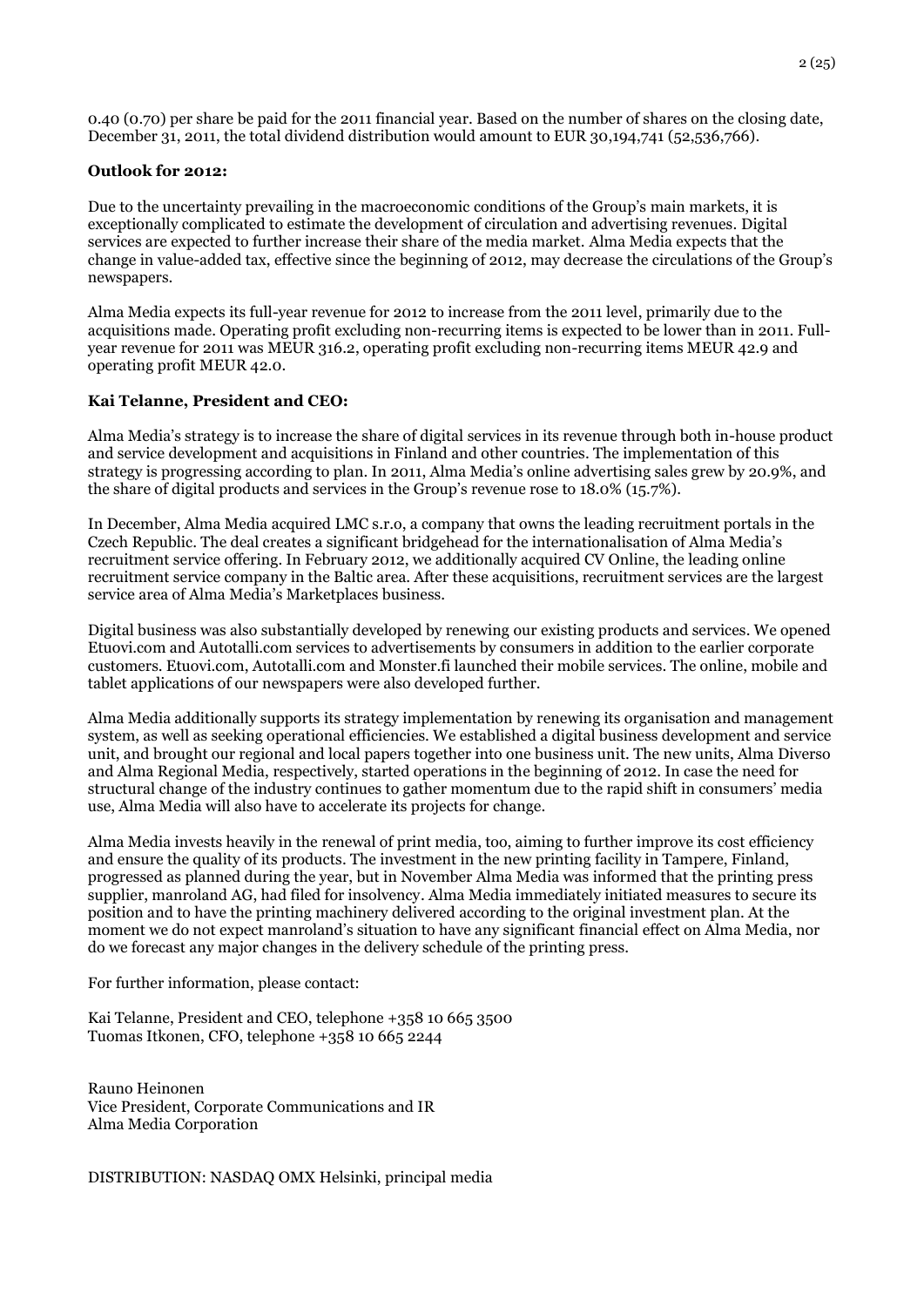# ALMA MEDIA GROUP: FINANCIAL STATEMENT RELEASE JANUARY 1 – DECEMBER 31, 2011

The descriptive part of this review focuses on the result of financial year 2011. The figures are compared in accordance with the International Financial Reporting Standards (IFRS) with those of the corresponding period in 2010, unless otherwise stated. The full-year figures in the financial statement release are audited. The figures in the tables are independently rounded.

| <b>KEY FIGURES</b>                                                                   | 2011           | 2010           | Change  | 2011    | 2010    | Change  | 2009    |
|--------------------------------------------------------------------------------------|----------------|----------------|---------|---------|---------|---------|---------|
| <b>MEUR</b>                                                                          | Q <sub>4</sub> | Q <sub>4</sub> | %       | $Q1-Q4$ | $Q1-Q4$ | %       | $Q1-Q4$ |
| Revenue                                                                              | 81.3           | 83.0           | $-2.1$  | 316.2   | 311.4   | 1.6     | 307.8   |
| Total expenses excluding non-<br>recurring items                                     |                | 72.0           | $-0.8$  |         | 267.6   | $2.2\,$ | 265.3   |
|                                                                                      | 71.4           |                |         | 273.6   |         |         |         |
| Operating profit excluding non-<br>recurring items                                   | 10.1           | 11.0           | $-8.1$  | 42.9    | 43.9    | $-2.2$  | 42.6    |
| % of revenue                                                                         | 12.4           | 13.2           |         | 13.6    | 14.1    |         | 13.9    |
| Operating profit                                                                     | 9.6            | 10.7           | $-10.9$ | 42.0    | 43.4    | $-3.3$  | 40.4    |
| % of revenue                                                                         | 11.7           | 12.9           |         | 13.3    | 13.9    |         | 13.1    |
| Profit before tax                                                                    | 5.3            | 12.1           | $-56.2$ | 42.0    | 45.0    | $-6.6$  | 39.7    |
| Profit for the period                                                                | $_{\rm 2.8}$   | 9.2            | $-69.2$ | 30.8    | 33.2    | $-7.1$  | 28.3    |
| Return on Equity/ROE<br>$(Annual),\%^*$                                              | 12.6           | 38.1           | $-67.0$ | 29.1    | 31.6    | $-7.9$  | 30.8    |
| Return on Investment/ROI                                                             |                |                |         |         |         |         |         |
| $(Annual),\%^*$                                                                      | 10.0           | 37.6           | $-73.5$ | 26.1    | 31.1    | $-15.9$ | 28.3    |
| Net financial expenses<br>Net financial expenses,% of                                | 3.6            | $-1.0$         | 462.9   | 2.5     | $-0.9$  | 375.1   | 0.3     |
| revenue                                                                              | 4.5            | $-1.2$         |         | 0.8     | $-0.3$  |         | 0.1     |
| <b>Balance sheet total</b>                                                           |                |                |         | 198.0   | 184.5   | 7.3     | 154.4   |
| Capital expenditure<br>Capital expenditure,% of                                      | 2.1            | 2.8            | $-21.2$ | 6.3     | 12.9    | $-51.4$ | 8.2     |
| revenue                                                                              | 2.6            | 3.4            |         | 2.0     | 4.1     |         | 2.7     |
| Research and development<br>costs                                                    |                |                |         | 4.6     | 4.0     | 13.6    |         |
| Equity ratio                                                                         |                |                |         | 57.0    | 67.1    | $-15.1$ | 66.9    |
| Gearing,%                                                                            |                |                |         | $-33.4$ | $-28.2$ | 18.4    | $-17.3$ |
| Interest-bearing net debt                                                            |                |                |         | $-32.3$ | $-32.4$ | $-0.2$  | $-16.5$ |
| Interest-bearing liabilities                                                         |                |                |         | 25.5    | 4.0     | 539.0   | 4.6     |
| Non-interest-bearing liabilities<br>Average no. of personnel,                        |                |                |         | 75.7    | 65.7    | 15.2    | 54.9    |
| calculated as full-time<br>employees, excl. delivery staff                           | 1,746          | 1,792          | $-2.6$  | 1816    | 1805    | 0.6     | 1,888   |
| Average no. of delivery staff                                                        | 940            | 887            | 6.0     | 961     | 962     | $-0.1$  | 969     |
| Share indicators                                                                     |                |                |         |         |         |         |         |
| Earnings per share, EUR<br>(basic)                                                   | 0.03           | 0.12           |         | 0.39    | 0.44    | $-11.0$ | 0.38    |
| Earnings per share, EUR                                                              |                |                | $-72.4$ |         |         |         |         |
| (diluted)                                                                            | 0.03           | 0.12           | $-72.5$ | 0.39    | 0.44    | $-11.3$ | 0.38    |
| Cash flow from operating<br>activities/share, EUR<br>Shareholders' equity per share, | 0.27           | 0.16           | 63.9    | 0.67    | 0.61    | 9.4     | 0.58    |
| <b>EUR</b>                                                                           |                |                |         | 1.24    | 1.50    | $-17.3$ | 1.27    |
| Dividend per share                                                                   |                |                |         | 0.40    | 0.70    |         | 0.40    |
| Effective dividend yield                                                             |                |                |         | 6.5     | 8.5     |         | 5.3     |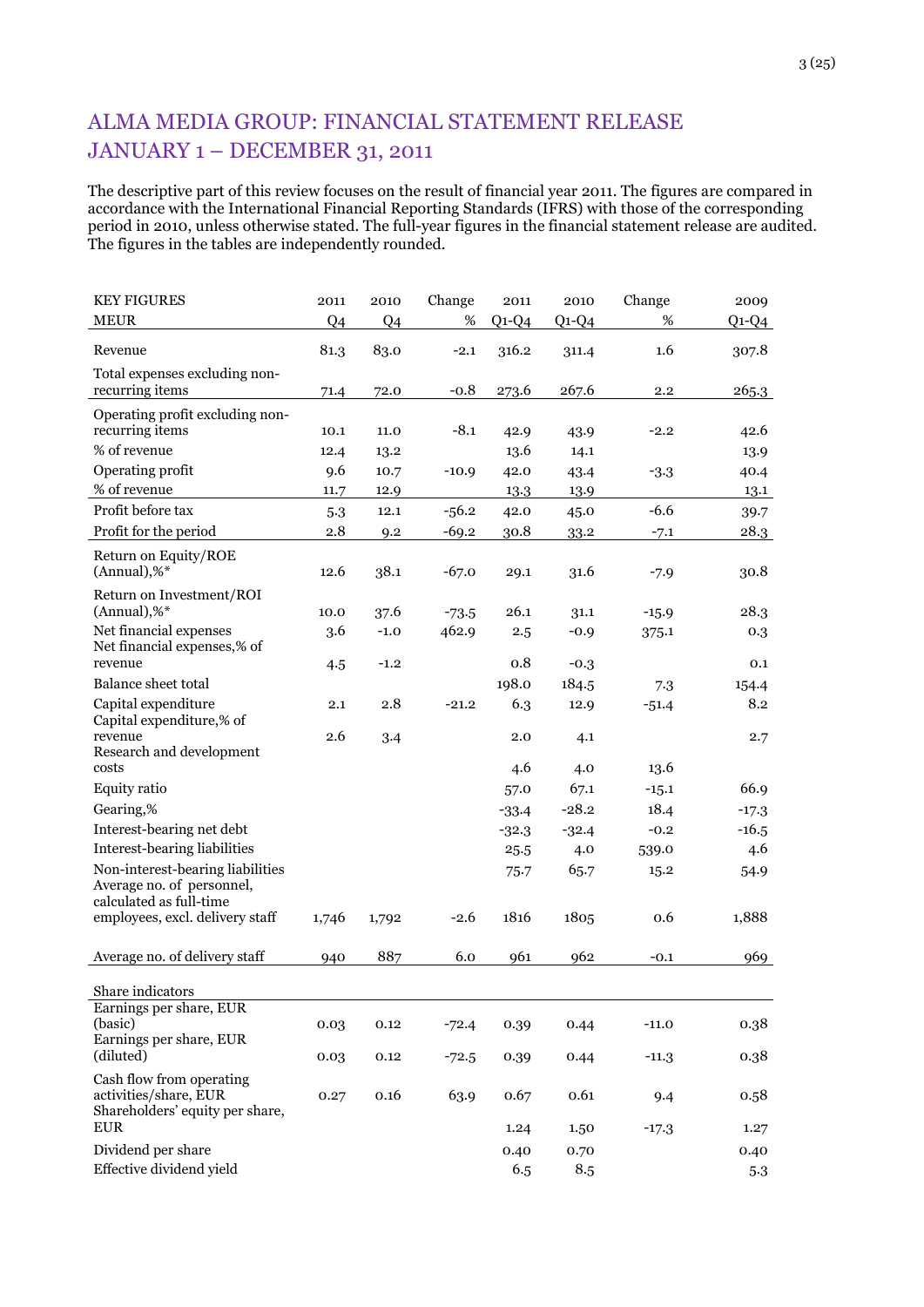| $P/E$ Ratio                                                |        |        | 15.8   | 18.9   |         | 19.8   |
|------------------------------------------------------------|--------|--------|--------|--------|---------|--------|
| Market capitalisation                                      |        |        | 463.5  | 621.4  | $-25.4$ | 558.1  |
| Average no. of shares (1,000<br>shares)                    |        |        |        |        |         |        |
| - basic                                                    | 75,487 | 75,053 | 75,339 | 74,894 |         | 74,613 |
| - diluted                                                  | 75,898 | 75,216 | 75,772 | 75,086 |         | 74,859 |
| No. of shares at end of period<br>$(1,000 \text{ shares})$ |        |        | 75,487 | 75,053 |         | 74,613 |

## **Market conditions**

According to various forecasts, the Finnish national economy is estimated to have grown 2.5–2.8% in 2011. Estimates of GDP growth in 2012 published by the writing of this release vary between -1.5–0.4%. The variation in the forecasts highlights the uncertainty in forecasting the development of the economy.

According to reports by the Finnish Advertising Council, the total media advertising spend in Finland grew by 3.7% (4.8%) in 2011. Advertising in newspapers and city papers grew by 3.7% while advertising in online media increased by 8.2% from the comparison period.

According to TNS Media Intelligence, total advertising volume grew by 0.2% (10.6%) in the last quarter of the year. Advertising in newspapers and city papers decreased by 2.8%, while advertising in online media increased by 19.4% from the comparison period.

Calculated in copies, the total market for afternoon papers shrank by 4.7% (3.3%) in 2011.

## **Changes in Group structure 2011**

In February 2011, Alma Media acquired the majority (51%) of Mascus A/S. The company is reported as a subsidiary company in the Marketplaces segment in Alma Media's consolidated financial statements.

Further details of acquired businesses are given in the notes to this financial statement release.

### **Changes in Group structure 2012**

On December 21, 2011, Alma Media Corporation made an agreement to acquire LMC s.r.o, a company that owns the two leading recruitment portals in the Czech Republic. The acquisition price was MEUR 39.5 paid in cash at the time of signing. According to the agreement, an additional sum not in excess of MEUR 3.9 will be paid based on LMC's 2012 result. The deal was closed on January 2, 2012.

Northern Media, part of Alma Media, has acquired the publishing rights of the free issue paper Kotikymppi that appears in Kemijärvi, Finland. The deal became effective January 1, 2012.

Both acquisitions will be consolidated in Alma Media's consolidated financial statements starting January 2012.

On February 2, Alma Media Corporation acquired CV Online, the leading internet recruitment service company in the Baltic countries. The 2011 revenue of CV Online is estimated at approximately MEUR 2.0, with an operating margin of approximately MEUR 0.6. The company will be reported as part of Alma Media's Marketplaces segment as of February 2, 2012.

A decision has been made to simplify the legal structure of Alma Media Group. All legal companies that are part of Alma Media Group will be affected. The change aims at gradually minimising the number of legal companies in the Group during 2012.

## **Group revenue and result October–December 2011**

In the last quarter, revenue declined by 2.1% (increased 5.1%) and totalled MEUR 81.3 (83.0). Revenue from print media was MEUR 60.6 (62.9), with a share of 74.5% (75.7%) in the Group's revenue. Revenue from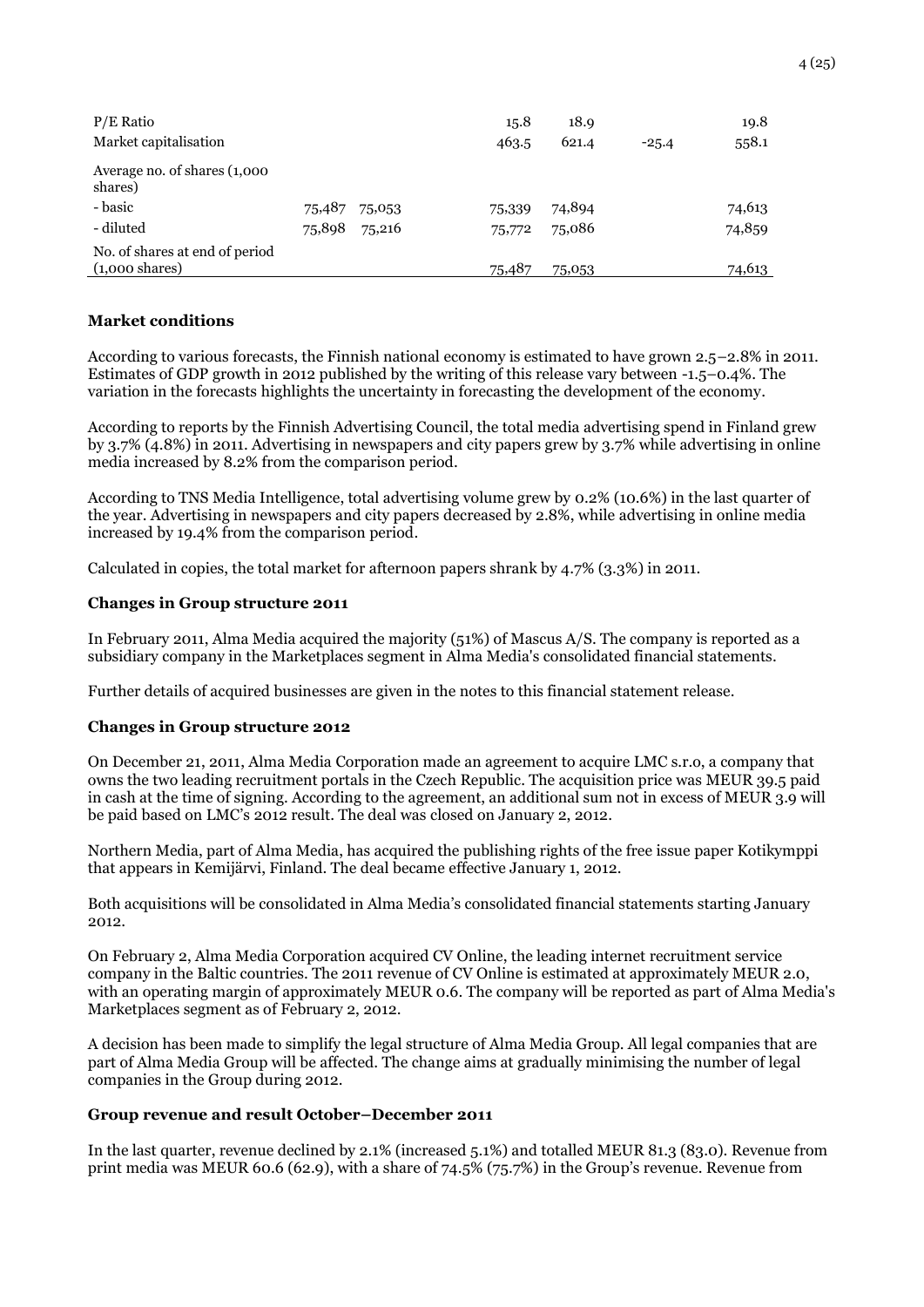digital products and services increased by 10.8% to MEUR 14.9 (13.4). Digital products and services accounted for 18.3% (16.2%) of Group revenue.

Revenue from advertising sales was down 1.1%, totalling MEUR 40.6 (41.1). Advertising sales made up 49.9% (49.5%) of the Group's total revenue. Advertising sales for printed papers decreased by 6.0% to MEUR 29.2  $(31.1)$ . Online advertising sales grew by  $13.5\%$  to MEUR 11.1  $(9.8)$ .

Circulation revenue decreased by 1.5% to MEUR 31.4 (31.8).

Contents and service revenue was MEUR 9.4 (10.2).

Total expenses excluding non-recurring items were down 0.8%, totalling MEUR 71.4 (72.0). Total expenses were down 0.7% and were 71.9 (72.4).

Operating profit excluding non-recurring items decreased by 8.1% (decreased by 2.7%) to MEUR 10.1 (11.0). Operating margin excluding non-recurring items was 12.4% (13.2%). Operating profit was MEUR 9.6 (10.7) and operating margin 11.7% (12.9%).

The operating profit includes MEUR -0.5 (-0.3) in net non-recurring items. A breakdown of non-recurring items is presented in this financial statements release as a separate chapter on page 13.

The financial result for October–December 2011 was MEUR 2.8 (9.2). The result for the financial period, excluding non-recurring items, was MEUR 3.4 (9.5). The item having most signifigant impact on the result of the last quarter of the year was the change in the fair value of a contingent consideration and the debt from corporate transactions related with the Marketplaces segment, in the amount of MEUR -2.9.

## **Group revenue and result full year 2011**

The Group's revenue for the full year 2011 increased by 1.6% (1.1%), totalling MEUR 316.2 (311.4). Revenue from print media was MEUR 236.1 (237.1), accounting for 74.7% (76.1%) of total Group revenue. Revenue from digital products and services grew by 16.3% and was MEUR 56.8 (48.9). The share of digital products and services in total Group revenue was 18.0% (15.7%).

Revenue from advertising sales increased by 4.8% to MEUR 155.3 (148.2). Advertising sales accounted for 49.1% (47.6%) of total Group revenue. Advertising sales for printed papers decreased by 0.5% and was MEUR 111.3 (111.9). Online advertising sales increased by 20.9% to MEUR 43.1 (35.6). Circulation revenue was MEUR 124.8 (125.3), and contents and service revenue MEUR 36.1 (37.8).

Total expenses excluding non-recurring items increased by 2.2%, totalling MEUR 273.6 (267.6). Total expenses increased by 2.5% to MEUR 275.1 (268.4). The increase in total expenses was due to increases in personnel costs, printing and distribution costs, and marketing and IT costs.

Operating profit excluding non-recurring items was down 2.2% (up 3.0%), totalling MEUR 42.9 (43.9). Operating margin excluding non-recurring items was 13.6% (14.1%). Operating profit was MEUR 42.0 (43.4). Operating margin decreased from the comparison period and was 13.3% (13.9%). Alma Media issued a profit warning on January 13, 2012 because the operating profit fell behind that of the comparison period. Alma Media had earlier estimated that the full-year 2011 revenue and the operating profit excluding non-recurring items would increase from the level of 2010.

The operating profit includes MEUR -1.0 (-0.5) in net non-recurring items. A breakdown of non-recurring items is presented in this financial statements release as a separate chapter on page 13.

The financial result for the financial year 2011 was MEUR 30.8 (33.2) and the result excluding non-recurring items MEUR 31.7 (33.8). The non-recurring items included in the financial result for the period total MEUR -0.9 (-0.7). The item having the most significant impact on the result of the financial year was the change in the fair value of a contingent consideration from an acquisition in the amount of MEUR -1.7.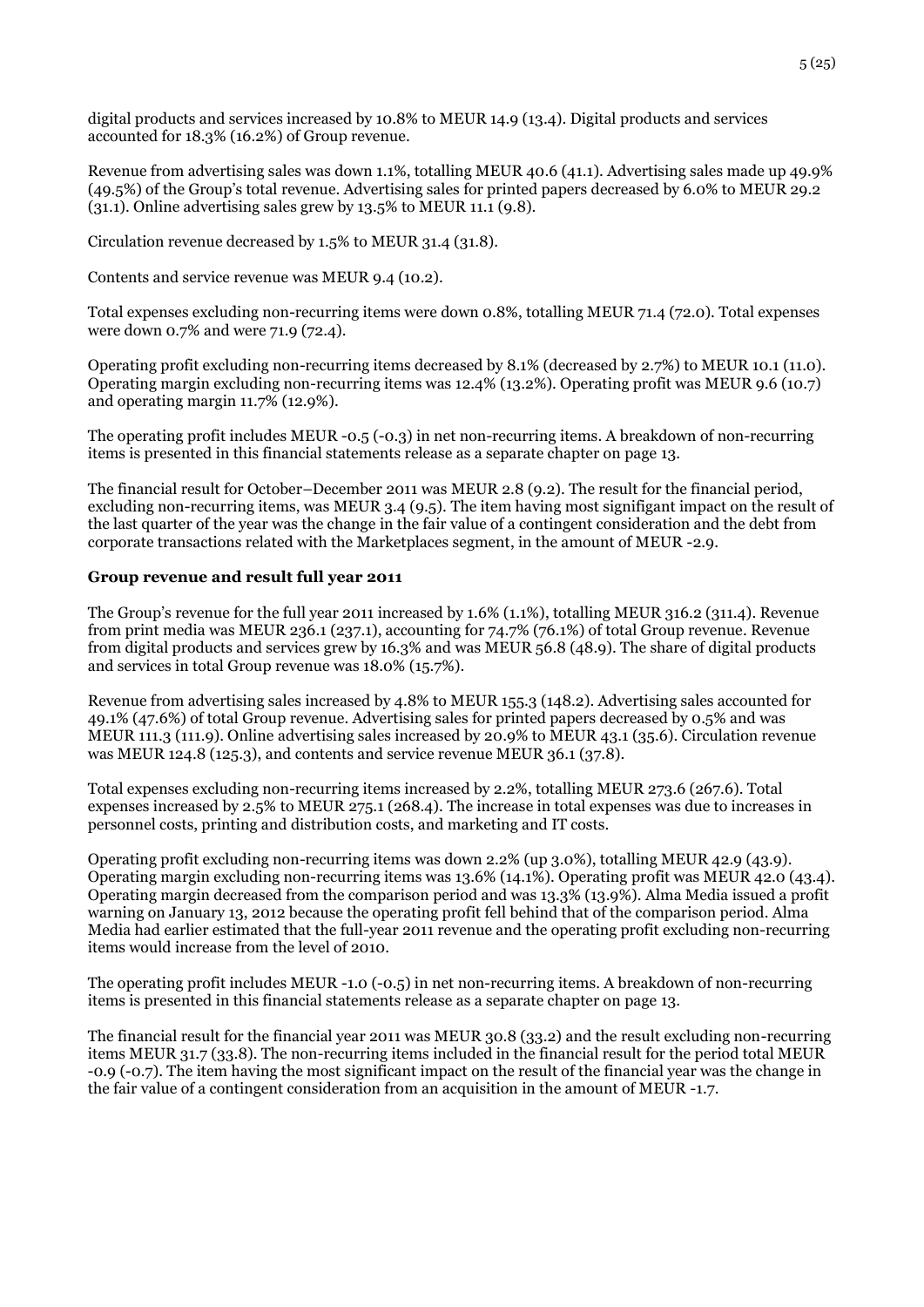## **Business segments**

Alma Media's business segments are Newspapers, Kauppalehti Group, Marketplaces and Other operations. In this financial statements release, the business segments are reported according to the Group's internal organisational structure.

| REVENUE BY SEGMENT,      | 2011           | 2010           | Change   | 2011    | 2010    | Change   |
|--------------------------|----------------|----------------|----------|---------|---------|----------|
| <b>MEUR</b>              | Q <sub>4</sub> | Q <sub>4</sub> | %        | $Q1-Q4$ | $Q1-Q4$ | %        |
| Newspapers               |                |                |          |         |         |          |
| External                 | 55.4           | 57.2           |          | 217.3   | 215.1   |          |
| Inter-segments           | 1.1            | 0.9            |          | 4.2     | 4.1     |          |
| Newspapers total         | 56.6           | 58.1           | $-2.6$   | 221.5   | 219.3   | 1.0      |
| Kauppalehti Group        |                |                |          |         |         |          |
| External                 | 15.0           | 15.9           |          | 55.9    | 57.2    |          |
| Inter-segments           | 0.2            | 0.2            |          | 0.8     | 0.7     |          |
| Kauppalehti Group total  | 15.2           | 16.1           | $-5.7$   | 56.7    | 57.9    | $-2.1$   |
| Marketplaces             |                |                |          |         |         |          |
| External                 | 9.4            | 8.5            |          | 37.5    | 32.3    |          |
| Inter-segments           | $-0.1$         | $-0.1$         |          | $-0.5$  | $-0.3$  |          |
| Marketplace total        | 9.3            | 8.4            | 10.2     | 37.0    | 32.1    | 15.2     |
| Other operations         |                |                |          |         |         |          |
| External                 | 1.5            | 1.4            |          | 5.6     | 6.7     |          |
| Inter-segments           | 19.1           | 18.9           |          | 75.9    | 71.9    |          |
| Other operations total   | 20.6           | 20.4           | 1.3      | 81.5    | 78.5    | 3.8      |
| Elimination              | $-20.4$        | $-19.9$        |          | $-80.4$ | $-76.4$ |          |
| Total                    | 81.3           | 83.0           | $-2.1$   | 316.2   | 311.4   | 1.6      |
|                          |                |                |          |         |         |          |
| OPERATING PROFIT/LOSS BY |                |                |          |         |         |          |
| SEGMENT,                 | 2011           | 2010           | Change   | 2011    | 2010    | Change   |
| $MEUR^*$                 | Q <sub>4</sub> | Q <sub>4</sub> | %        | $Q1-Q4$ | $Q1-Q4$ | %        |
| Newspapers               | 7.8            | 8.5            | $-8.5$   | 30.2    | 32.9    | $-8.2$   |
| Kauppalehti Group        | 2.2            | 1.7            | 25.8     | 7.4     | 8.2     | $-10.3$  |
| Marketplaces             | 1.0            | 0.0            | 2297.2   | 5.8     | 0.4     | 1467.1   |
| Other operations         | $-1.6$         | 0.5            | $-440.8$ | $-1.4$  | 1.9     | $-171.0$ |
| Total                    | 9.6            | 10.7           | $-10.9$  | 42.0    | 43.4    | $-3.3$   |

## **Newspapers**

The Newspapers segment reports the publishing activities of 34 newspapers. The largest titles are Aamulehti and Iltalehti.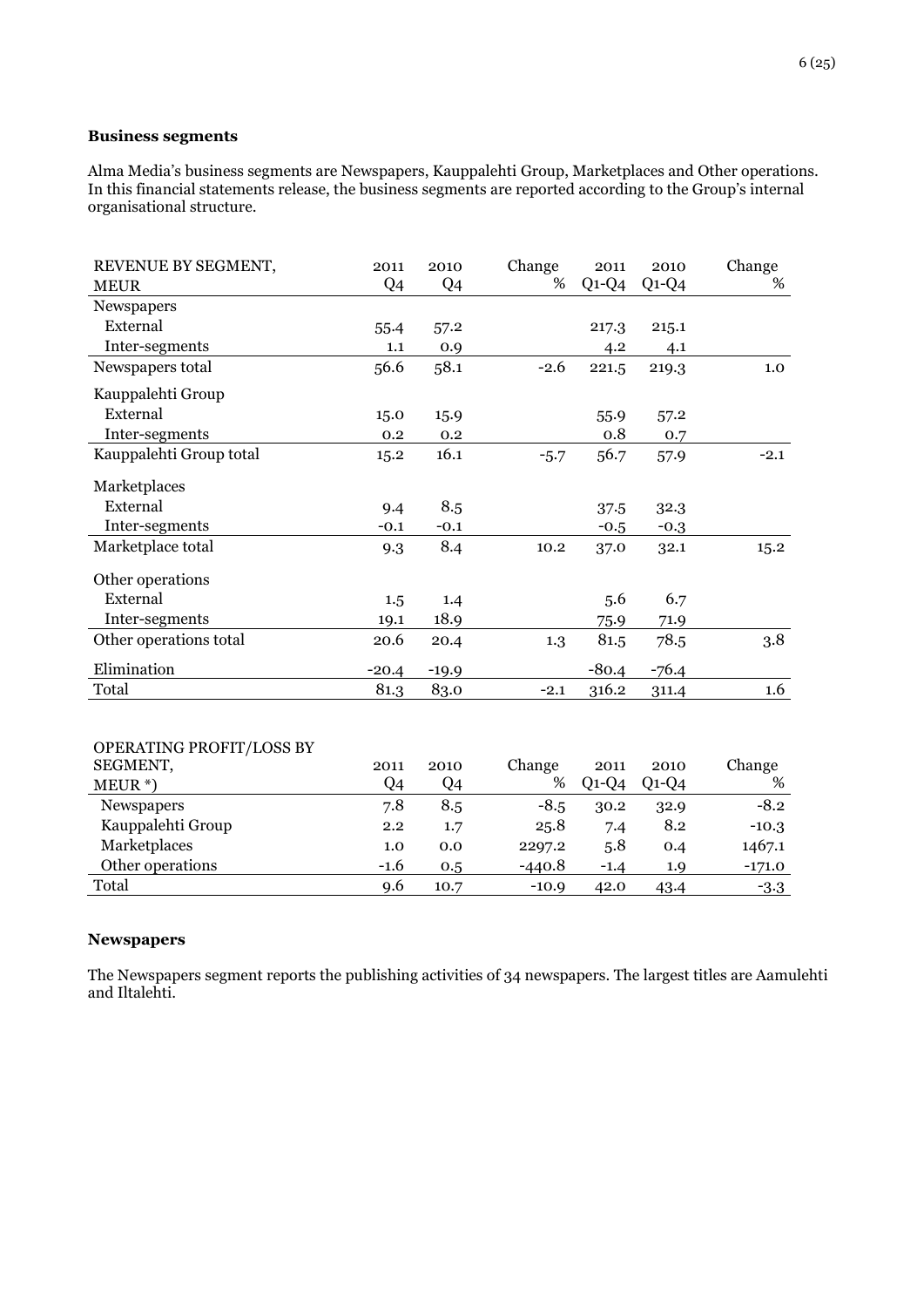| Newspapers                               | 2011           | 2010                    | Change | 2011    | 2010                | Change |
|------------------------------------------|----------------|-------------------------|--------|---------|---------------------|--------|
| Key figures, MEUR                        | Q <sub>4</sub> | Q <sub>4</sub>          | %      | $Q1-Q4$ | $Q1-Q4$             | %      |
| Revenue                                  | 56.6           | 58.1                    | $-2.6$ | 221.5   | 219.3               | 1.0    |
| Circulation revenue                      | 27.5           | 27.8                    | $-1.4$ | 109.9   | 110.3               | $-0.3$ |
| Advertising revenue                      | 27.9           | 29.0                    | $-3.6$ | 107.6   | 104.9               | 2.5    |
| Content and service revenue              | 1.2            | 1.3                     | $-7.8$ | 4.0     | 4.1                 | $-1.3$ |
| Total expenses excluding non-            |                |                         |        |         |                     |        |
| recurring items                          | 48.3           | 49.2                    | $-1.8$ | 190.4   | 186.3               | 2.2    |
| Operating profit excluding non-          |                |                         |        |         |                     |        |
| recurring items                          | 8.3            | 8.7                     | $-4.6$ | 31.2    | 33.1                | $-5.7$ |
| Operating profit excluding non-          |                |                         |        |         |                     |        |
| recurring items,%                        | 14.7           | 15.0                    |        | 14.1    | 15.1                |        |
| Operating profit                         | 7.8            | 8.5                     | $-8.5$ | 30.2    | 32.9                | $-8.2$ |
| Operating profit,%                       | 13.8           | 14.7                    |        | 13.6    | 15.0                |        |
| Average no. of personnel,                |                |                         |        |         |                     |        |
| calculated as full-time employees        |                |                         |        |         |                     |        |
| excl. delivery staff                     | 903            | 961                     | -6     | 964     | 972                 | $-1$   |
| Average no. of delivery staff *, Q       | 124            | 99                      | 26     | 124     | 99                  | 26     |
|                                          |                |                         |        |         |                     |        |
|                                          | 2011           | 2010                    |        | 2011    | 2010                |        |
| Operational key figures                  | Q <sub>4</sub> | Q4                      |        | $Q1-Q4$ | $Q1-Q4$             |        |
| Audited circulation                      |                |                         |        |         |                     |        |
| Iltalehti                                |                |                         |        |         | 107,052             |        |
| Aamulehti                                |                |                         |        |         | 131,539             |        |
|                                          |                |                         |        |         |                     |        |
| Online services, unique browsers, weekly |                |                         |        |         |                     |        |
| Iltalehti.fi                             |                | 3, 275, 072 2, 555, 355 |        |         | 2,978,518 2,276,375 |        |
| Telkku.com                               | 701,048        | 636,464                 |        | 661,908 | 616,325             |        |
| Aamulehti.fi                             | 342,673        | 346,903                 |        | 333,987 | 299,467             |        |

### **October–December 2011**

The Newspapers segment's revenue decreased by 2.6% to MEUR 56.6 (58.1). Advertising sales in the segment were down 3.6% (up 5.6%) and were MEUR 27.9 (29.0). Advertising sales in print media decreased 5.9% (increased 3.6%). The segment's online advertising sales increased by 15.6% (26.8%).

The segment's circulation revenue was down 1.4%, totalling MEUR 27.5 (27.8).

The segment's total expenses excluding non-recurring items decreased by 1.8% to MEUR 48.3 (49.2). Total expenses amounted to MEUR 48.8 (49.6).

The Newspapers segment's operating profit excluding non-recurring items was MEUR 8.3 (8.7) and operating margin excluding non-recurring items 14.7% (15.0%). Operating profit was MEUR 7.8 (8.5) and operating margin 13.8% (14.7%).

Pohjois-Suomen Media, reported in Alma Media's Newspapers segment, agreed on the purchase of the publishing rights of the free issue paper Kotikymppi appearing in Kemijärvi in December 2011. The purchase became effective on January 1, 2012.

In December 2011, Northern Media started statutory personnel negotiations concerning its entire staff. As a result of the negotiations, completed in January 2012, the staff of the company will be reduced by 9 full-time work years.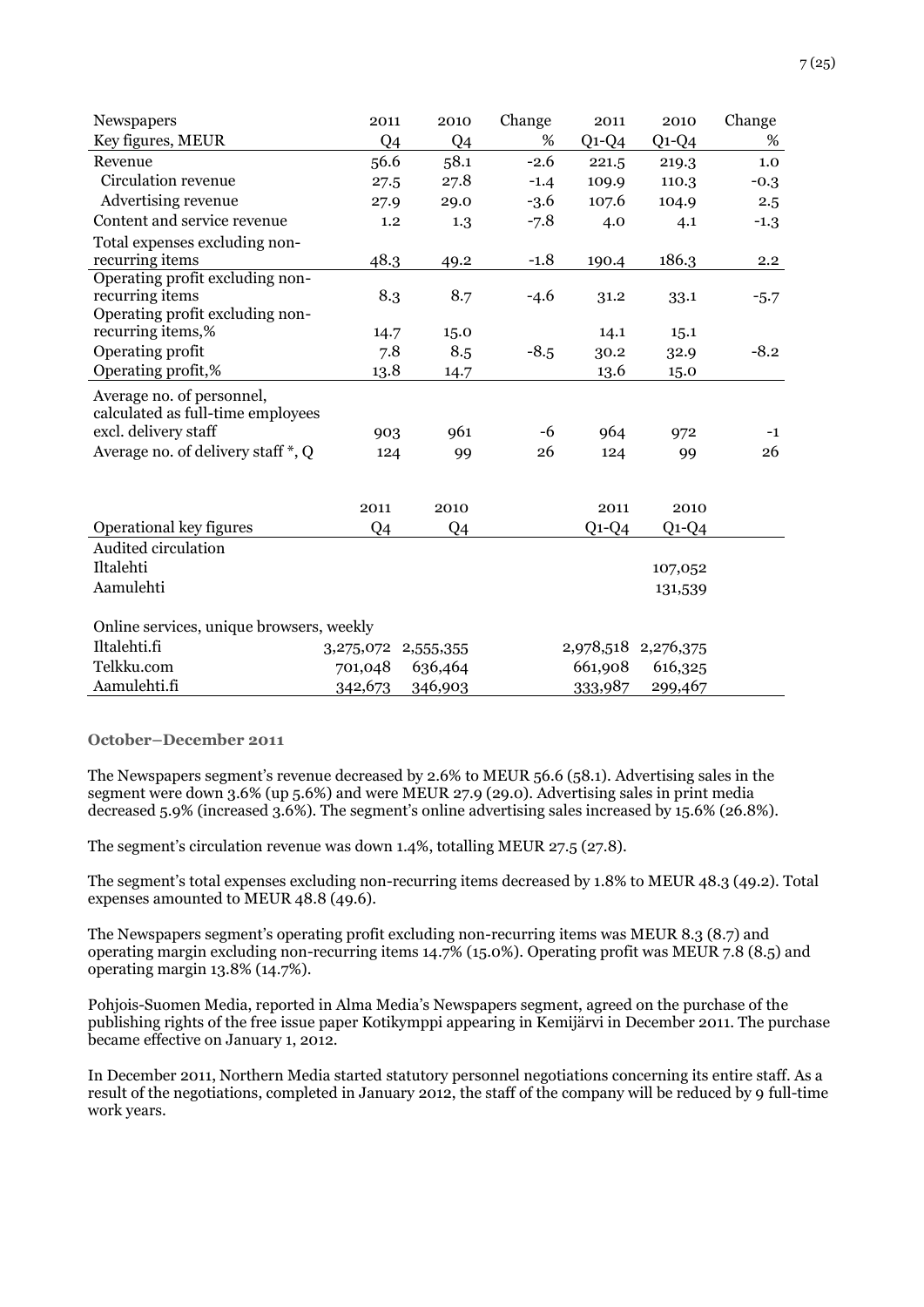#### **Full year 2011**

The Newspapers segment's revenue increased to MEUR 221.5 (219.3). The segment's advertising sales were MEUR 107.6 (104.9), an increase of 2.5% (3.6%). Advertising sales in print media grew by 0.3% (0.9%). The segment's online advertising sales increased by 22.7% (35.7%).

The segment's circulation revenue was MEUR 109.9 (110.3).

The segment's total expenses excluding non-recurring items were MEUR 190.4 (186.3). Total expenses amounted to MEUR 191.4 (186.7). Total expenses increased mainly due to increases in printing, transport and distribution costs.

The segment's operating profit excluding non-recurring items was MEUR 31.2 (33.1) and operating margin excluding non-recurring items 14.1% (15.1%). The segment's operating profit was MEUR 30.2 (32.9) and operating margin 13.6% (15.0%).

Alma Media's regional papers, Lapin Kansa, Pohjolan Sanomat and Kainuun Sanomat, appearing in Northern Finland, switched to the tabloid format in January 2011. The new format was mainly received well among readers and advertisers. In April 2011, Satakunnan Kansa also decided to switch to tabloid format. The first tabloid-format copies of Satakunnan Kansa were issued in January 2012.

Statutory personnel negotiations concerning all employees of Satakunnan Kirjateollisuus Oy and Porin Sanomat Oy were concluded in March. As a result of the negotiations, non-recurring restructuring costs in the amount of MEUR 0.5 were recorded. The number of employees of Satakunnan Kirjateollisuus Oy was reduced by 18 full-time work years.

## **Kauppalehti Group**

The Kauppalehti Group specialises in the production of business and financial information as well as in the provision of marketing solutions. Its best known title is Finland's leading business paper, Kauppalehti. The Group also includes the custom media house Alma 360 Custom Media (former Alma Media Lehdentekijät, Suomen Businessviestintä and TTNK Helsinki), and the news agency and media monitoring unit BNS Group that operates in the Baltic countries.

| Kauppalehti Group                        | 2011           | 2010           | Change | 2011    | 2010    | Change  |
|------------------------------------------|----------------|----------------|--------|---------|---------|---------|
| Key figures, MEUR                        | Q4             | Q <sub>4</sub> | %      | $Q1-Q4$ | $Q1-Q4$ | %       |
| Revenue                                  | 15.2           | 16.1           | $-5.7$ | 56.7    | 57.9    | $-2.1$  |
| Circulation revenue                      | 3.9            | 4.0            | $-2.1$ | 15.0    | 15.0    | $-0.6$  |
| Advertising revenue                      | 5.1            | 5.4            | $-4.4$ | 17.1    | 17.7    | $-3.2$  |
| Content and service revenue              | 6.2            | 6.8            | $-8.8$ | 24.6    | 25.2    | $-2.3$  |
| Total expenses excluding non-            |                |                |        |         |         |         |
| recurring items                          | 13.0           | 14.4           | $-9.5$ | 49.3    | 49.7    | -0.8    |
| Operating profit excluding non-          |                |                |        |         |         |         |
| recurring items                          | 2.2            | 1.7            | 25.8   | 7.4     | 8.2     | $-10.3$ |
| Operating margin excluding non-          |                |                |        |         |         |         |
| recurring items,%                        | 14.5           | 10.8           |        | 13.0    | 14.2    | $-8.3$  |
| Operating profit                         | 2.2            | 1.7            | 25.8   | 7.4     | 8.2     | $-10.3$ |
| Operating profit,%                       | 14.5           | 10.8           |        | 13.0    | 14.2    | $-8.3$  |
| Average no. of personnel, calculated     |                |                |        |         |         |         |
| as full-time employees                   | 417            | 439            | -5     | 429     | 437     | $-1.8$  |
|                                          |                |                |        |         |         |         |
|                                          | 2011           | 2010           |        | 2011    | 2010    |         |
| Operational key figures                  | Q <sub>4</sub> | Q <sub>4</sub> |        | $Q1-Q4$ | $Q1-Q4$ |         |
| Audited circulation                      |                |                |        |         | 70,118  |         |
| Kauppalehti                              |                |                |        |         |         |         |
|                                          |                |                |        |         |         |         |
| Online services, unique browsers, weekly |                |                |        |         |         |         |

Kauppalehti.fi 706,930 688,144 729,742 615,354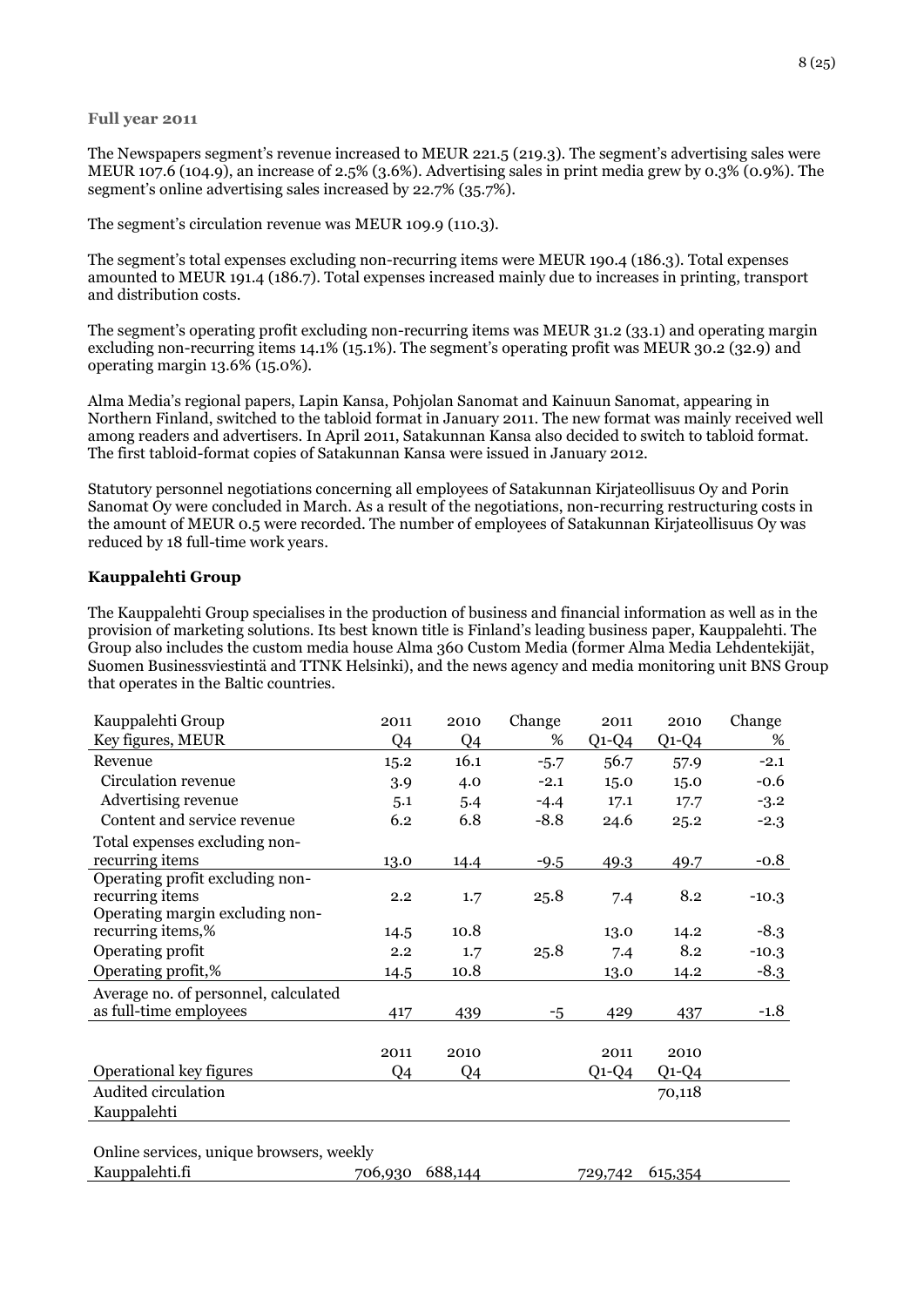#### **October–December 2011**

The revenue of the Kauppalehti Group was MEUR 15.2 (16.1) in the fourth quarter. The review period's revenue was down 5.7% (up 1.8%). Online business accounted for 25.1% (22.8%) of the segment's revenue.

The segment's advertising sales decreased by 4.4% (increased by 7.5%), totalling MEUR 5.1 (5.4). Advertising sales in print media were down 4.3% (up 12.1%). Online advertising sales decreased by 6.9% (increased by 13.7%) from the comparison period.

The segment's circulation revenue was MEUR 3.9 (4.0). Contents and service revenue decreased to MEUR 6.2 (6.8).

The segment's total expenses were MEUR 13.0 (14.4).

The operating profit of the Kauppalehti Group was MEUR 2.2 (1.7) and operating margin 14.5% (10.8%). No non-recurring items were reported during the review period.

**Full year 2011**

The revenue of the Kauppalehti Group in 2011 was MEUR 56.7 (57.9). The revenue for the review period decreased by 2.1% (decreased by 7.8%). Online business accounted for 24.9% (23.6%) of the segment's total revenue.

Advertising sales in the segment was down 3.2% (up 8.0%) and were MEUR 17.1 (17.7). Advertising sales in print media decreased by 4.0% (increased by 7.8%). Online advertising sales decreased by 2.3% (increased by 28.0%) from the comparison period.

The segment's circulation revenue was MEUR 15.0 (15.0). Contents and service revenue declined to MEUR 24.6 (25.2).

The total expenses of the segment amounted to MEUR 49.3 (49.7). No non-recurring items were reported during the review period.

The operating profit of the Kauppalehti Group was MEUR 7.4 (8.2) and operating margin 13.0% (14.2%). No non-recurring items were reported during the review period.

In January 2011, Kauppalehti introduced the Corner Office concept, combining the journalistic Jobs column and a specialised recruitment advertising section for management and expert positions, created together with Monster.fi. Kauppalehti also developed its Achiever concept. In addition to the Achiever article series and Achiever certificates, the Achiever magazine was launched in December.

Kauppalehti introduced its iPad application in June.

### **Marketplaces**

The Marketplaces segment reports digital classified services and the printed products supporting them. The services in Finland are Etuovi.com, Vuokraovi.com, Monster.fi, Autotalli.com, Mascus.fi and Mikko.fi. The services outside Finland are Mascus, Bovision, Objektvision and City24.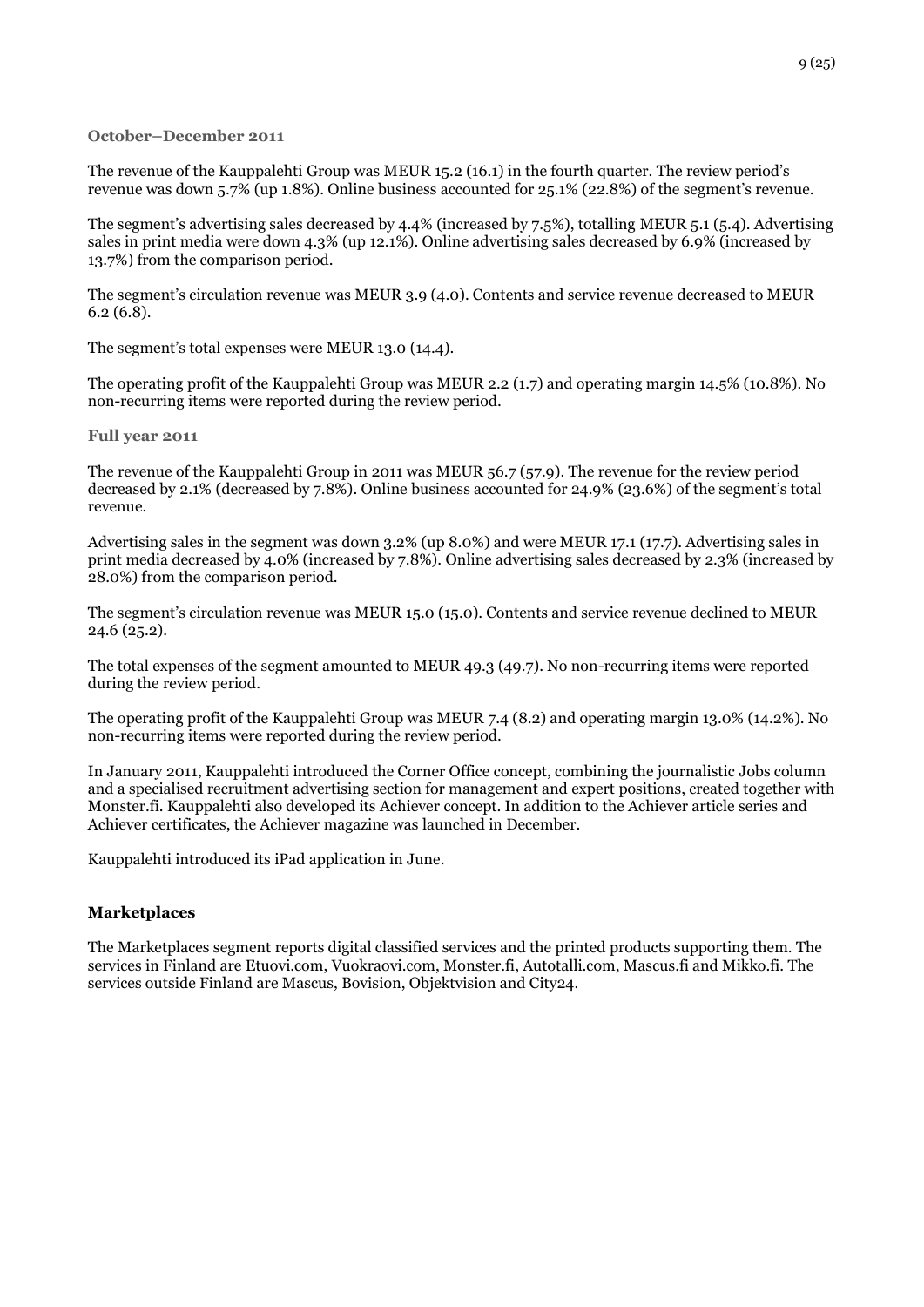| Marketplaces                             | 2011           | 2010           | Change | 2011    | 2010    | Change      |
|------------------------------------------|----------------|----------------|--------|---------|---------|-------------|
| Key figures, MEUR                        | Q <sub>4</sub> | Q <sub>4</sub> | %      | $Q1-Q4$ | $Q1-Q4$ | %           |
| Revenue                                  | 9.3            | 8.4            | 10.2   | 37.0    | 32.1    | 15.2        |
| Operations in Finland                    | 7.9            | 7.3            | 9.3    | 31.7    | 27.5    | 15.2        |
| Operations outside Finland               | 1.4            | 1.2            | 15.3   | 5.6     | 4.9     | 15.5        |
| Total expenses excluding non-            |                |                |        |         |         |             |
| recurring items                          | 8.3            | 8.4            | $-1.0$ | 31.3    | 31.3    | $-0.1$      |
| Operating profit excluding non-          |                |                |        |         |         |             |
| recurring items                          | 1.0            | 0.0            | 4596.4 | 5.7     | 0.8     | 571.1       |
| Operating margin excluding non-          |                |                |        |         |         |             |
| recurring items,%                        | 10.4           | 0.2            |        | 15.3    | 2.6     |             |
| Operating profit                         | 1.0            | 0.0            | 2297.2 | 5.8     | 0.4     | 1470.7      |
| Operating margin,%                       | 10.4           | $-0.5$         |        | 15.8    | 1.2     |             |
| Average no. of personnel, calculated     |                |                |        |         |         |             |
| as full-time employees                   | 177            | 178            | $-1$   | 180     | 180     | $\mathbf 0$ |
|                                          |                |                |        |         |         |             |
|                                          | 2011           | 2010           |        | 2011    | 2010    |             |
| Operational key figures                  | Q <sub>4</sub> | Q4             |        | $Q1-Q4$ | $Q1-Q4$ |             |
| Online services, unique browsers, weekly |                |                |        |         |         |             |
| Etuovi.com                               | 424,782        | 407,785        |        | 453,453 | 413,044 |             |
| Autotalli.com                            | 96,189         | 81,468         |        | 99,142  | 91,182  |             |
| Monster.fi                               | 93,428         | 85,663         |        | 91,205  | 85,911  |             |
| Mikko.fi                                 | 35,302         | 44,133         |        | 42,239  | 59,349  |             |
| Mascus.com (Finland)                     | 305,676        | 241,371        |        | 279,089 | 235,647 |             |
| City24                                   | 93,903         | 115,606        |        | 91,140  | 182,616 |             |
| <b>Bovision</b>                          | 53,733         | 68,669         |        | 66,019  | 96,706  |             |

#### **October–December 2011**

In the last quarter of 2011, the Marketplaces segment's revenue grew to MEUR 9.3 (8.4). The segment's advertising sales were MEUR 8.3 (7.4). The positive revenue growth was mainly based on increasing recruitment advertising and online home sales advertising.

Total expenses in the review period, excluding non-recurring items, were MEUR 8.3 (8.4). Total expenses amounted to MEUR 8.3 (8.5).

The Marketplaces segment's operating profit in the last quarter grew to MEUR 1.0 (0.0). Operating profit excluding non-recurring items was MEUR 1.0 (0.0).

In December, Alma Media Corporation made an agreement to acquire LMC s.r.o, a company that owns the two leading recruitment portals in the Czech Republic. The acquisition price, based on the company's market capitalisation, was MEUR 39.5 paid in cash at the time of signing. According to the agreement, an additional sum not in excess of MEUR 3.9 will be paid based on LMC's 2012 result. The deal became effective on January 2, 2012.

An iPhone application for Etuovi.com was introduced in November. This application is the first in the world that utilises positioning data in searching of homes.

#### **Full year 2011**

The Marketplaces segment's full-year 2011 revenue increased by 15.2% (18.7%) and was MEUR 37.0 (32.1). The segment's advertising sales amounted to MEUR 33.2 (28.5). The positive revenue growth was mainly based on increasing recruitment advertising and online home sales advertising.

Total expenses in the review period, excluding non-recurring items, were MEUR 31.3 (31.3). Total expenses amounted to MEUR 31.3 (31.8).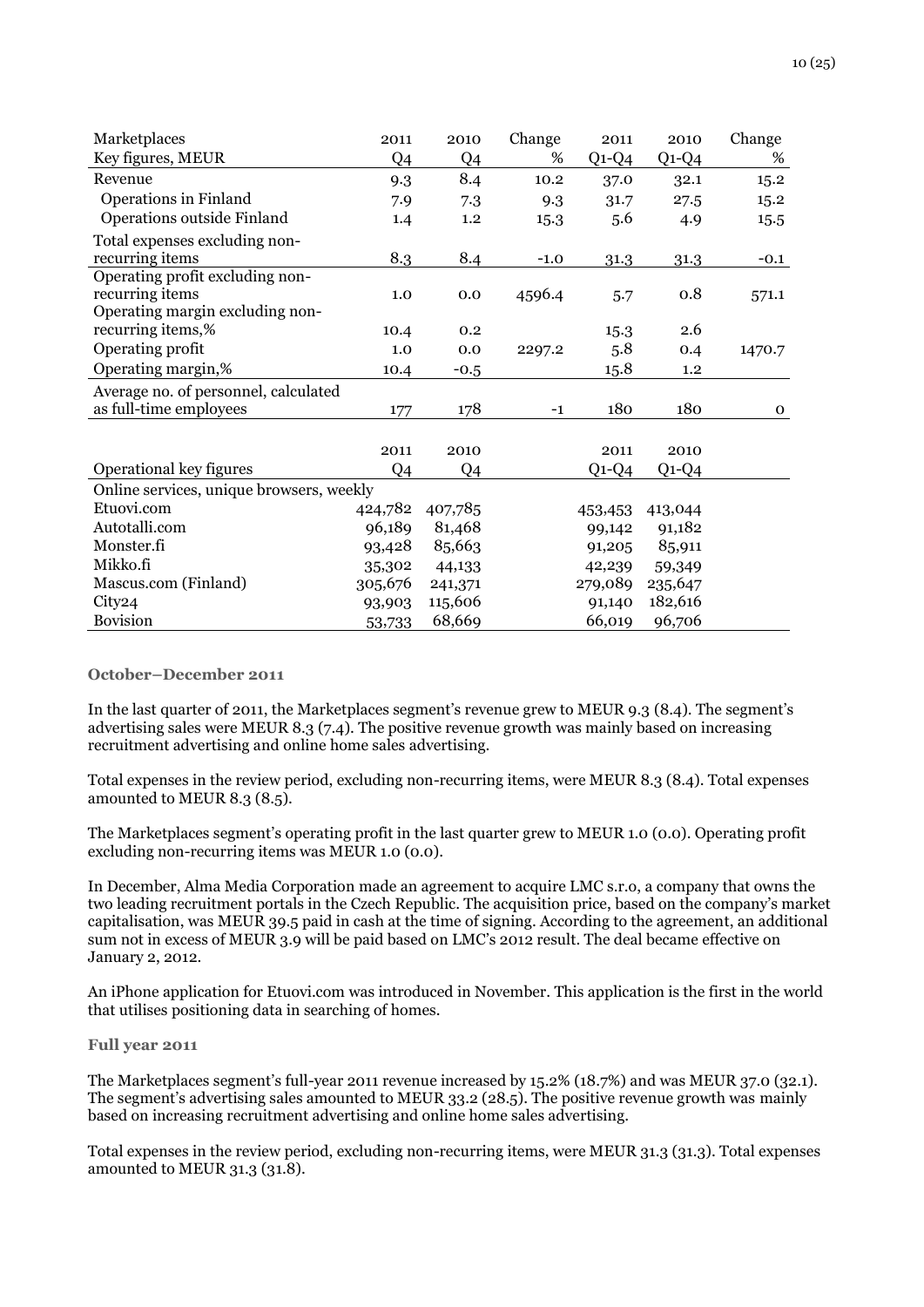The Marketplaces segment's operating profit excluding non-recurring items grew to MEUR 5.7 (0.8). Operating profit was MEUR 5.8 (0.4). The non-recurring items in the review period, MEUR 0.2, pertained to acquisitions. The non-recurring items in the comparison period, MEUR -0.5, were due to restructuring.

The Supreme Court did not grant a leave of appeal to either of the parties to the dispute over the ETUOVI.COM trademark, which meant that the decision by the Helsinki Court of Appeal in December 2010 remained in force and the long trademark dispute was brought to a satisfactory end for Alma Media. According to the Helsinki Court of Appeal, there are no obstacles for Alma Media to use the ETUOVI.COM trademark to identify its internet services. However, Alma Media cannot use the ETUOVI.COM trademark as a trademark for a newspaper.

The Autotalli.com and Etuovi.com services, earlier available only for corporate customers, were opened for consumers' advertisements.

### **Other operations**

The Other operations segment reports the operations of the Group's printing and distribution unit as well as the parent company. The financial characteristics of both are similar as they primarily provide services for the other business segments.

| Other operations                     | 2011    | 2010           | Change   | 2011    | 2010    | Change   |
|--------------------------------------|---------|----------------|----------|---------|---------|----------|
| Key figures, MEUR                    | Q4      | Q <sub>4</sub> | %        | $Q1-Q4$ | $Q1-Q4$ | %        |
| Revenue                              | 20.6    | 20.4           | 1.3      | 81.5    | 78.5    | 3.8      |
| External                             | $1.5\,$ | 1.4            | 4.7      | 5.6     | 6.7     | $-15.5$  |
| Inter-segments                       | 19.1    | 18.9           | 1.1      | 75.9    | 71.9    | 5.6      |
| Total expenses excluding non-        |         |                |          |         |         |          |
| recurring items                      | 22.3    | 19.9           | 11.8     | 82.9    | 76.7    | 8.1      |
| Operating profit excluding non-      |         |                |          |         |         |          |
| recurring items                      | $-1.6$  | 0.5            | $-443.8$ | $-1.3$  | 1.8     | $-169.4$ |
| Operating profit excluding non-      |         |                |          |         |         |          |
| recurring items,%                    | $-7.7$  | 2.3            |          | $-1.5$  | 2.3     |          |
| Operating profit                     | $-1.6$  | 0.5            | $-440.8$ | $-1.4$  | 1.9     | $-171.0$ |
| Operating profit,%                   | $-7.7$  | 2.3            |          | $-1.7$  | 2.5     |          |
| Average no. of personnel, calculated |         |                |          |         |         |          |
| as full-time employees               | 249     | 214            | 16       | 242     | 217     | 12       |
|                                      |         |                |          |         |         |          |
| Average no. of delivery staff        | 816     | 788            | 4        | 844     | 863     | $-2$     |
|                                      |         |                |          |         |         |          |
|                                      | 2011    | 2010           |          | 2011    | 2010    |          |
| Operational key figures              | Q4      | Q4             |          | $Q1-Q4$ | $Q1-Q4$ |          |
| Printing volume (thousand units)     | 46,343  | 58,122         |          | 224,724 | 237,532 |          |
| Paper usage (tons)                   | 7,927   | 8,622          |          | 31,428  | 32,000  |          |

In January 2011, Alma Media entered a financing agreement with Pohjola Bank Plc concerning the financing of the machinery and movable property for its new printing facility in the maximum amount of MEUR 50. A decision has been made to purchase the printing press from manroland AG and the finishing equipment from Ferag AG. The investment is progressing according to plan, and the facility will be taken into production use in early 2013.

In November, manroland AG filed for insolvency due to its financing problems. Alma Media initiated measures to secure the realisation of the original investment plan. Installation work on the new printing press is due to start in the summer of 2012. During 2011, Alma Media has made advance payments to manroland, which have securing collaterals.

The personnel cooperation negotiations related to the development and rationalisation programme of Alma Media's printing and distribution company Alma Manu Oy were completed in June. As a result of the negotiations, the number of staff will be decreased by 54 full-time work years and printing operations in Pori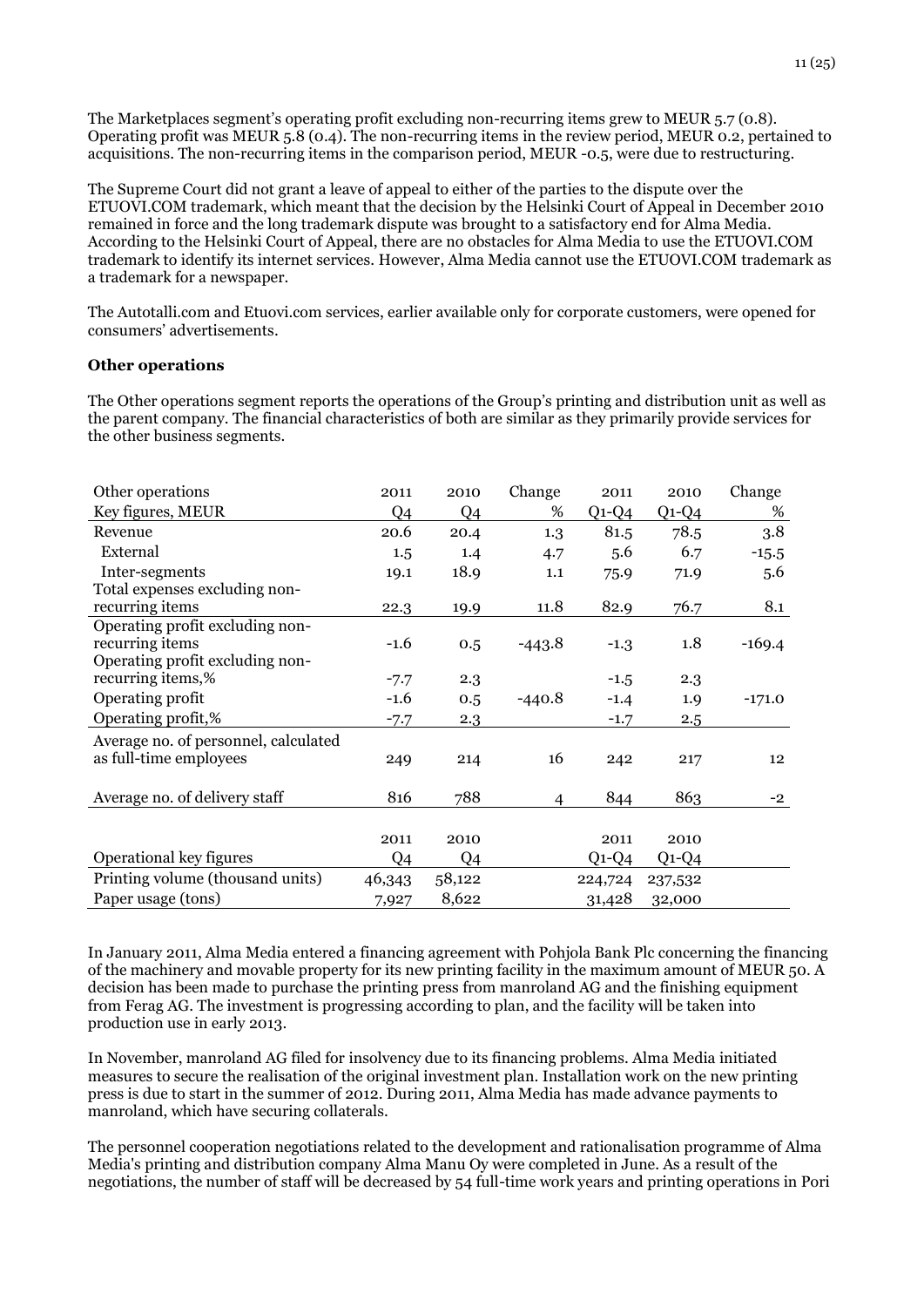will be discontinued. The printing facility in Pori was closed down in the end of January 2012. As a result of the personnel negotiations, non-recurring reorganisation expenses in the amount of MEUR 0.5 were recognised.

Alma Manu expands its distribution operations in the province of Lapland. The distribution of Lapin Kansa and Koillis-Lappi, both Alma Media newspapers, were transferred from Itella to Alma Manu in January 2012.

### **Associated companies**

| Share of profit of associated companies | 2011   | 2010   | 2011    | 2010    |
|-----------------------------------------|--------|--------|---------|---------|
| <b>MEUR</b>                             | Q4     | Q4     | $O1-O4$ | $Q1-Q4$ |
| <b>Newspapers</b>                       | $-0.0$ | 0.0    | $-0.0$  | 0.1     |
| Kauppalehti Group                       |        |        |         |         |
| Talentum Oyj                            | $-0.7$ | 0.2    | 1.8     | 0.0     |
| Marketplaces                            | $-0.0$ | $-0.0$ | $-0.1$  | $-0.1$  |
| Other operations                        |        |        |         |         |
| Other associated companies              | 0.1    | 0.2    | 0.9     | 0.6     |
| Total                                   | $-0.6$ | 0.4    | 2.5     | 0.7     |

Alma Media Group holds a 32.14-% stake in Talentum Oyj, which is reported under the Kauppalehti Group. The company's own shares in the possession of Talentum are here included in the total number of shares. In the consolidated financial statements of Alma Media the own shares held by Talentum itself are not included in the total number of shares. Alma Media's shareholding in Talentum is stated as 32.64% in its consolidated financial statements of December 31, 2011 and in this financial statement release.

### **Non-recurring items**

Non-recurring item is an income or expense arising from non-recurring or rare events. Gains or losses from the sale of business operations or assets, gains or losses from discontinuing or restructuring business operations as well as impairment losses of goodwill and other assets are recognised as non-recurring items. Non-recurring items are recognised within the corresponding income or expense group.

| <b>NON-RECURRING ITEMS</b>          | 2011           | 2010   | 2011    | 2010    |
|-------------------------------------|----------------|--------|---------|---------|
| <b>MEUR</b>                         | Q <sub>4</sub> | Q4     | $Q1-Q4$ | $Q1-Q4$ |
| Newspapers                          |                |        |         |         |
| Restructuring                       | $-0.3$         | $-0.4$ | $-0.8$  | $-0.4$  |
| Gains on sales of assets            |                | 0.2    |         | 0.2     |
| Impairment losses of intangible and |                |        |         |         |
| tangible assets                     | $-0.2$         |        | $-0.2$  |         |
| Kauppalehti Group                   |                |        |         |         |
| Marketplaces                        |                |        |         |         |
| Restructuring                       |                | $-0.1$ |         | $-0.5$  |
| Gains on sales of assets            |                |        | 0,2     |         |
| Other operations                    |                |        |         |         |
| Restructuring                       |                |        | $-0.5$  | 0.1     |
| Gains on sales of assets            | 0.0            | 0.0    | 0.4     | 0.0     |
| NON-RECURRING ITEMS IN              |                |        |         |         |
| <b>OPERATING PROFIT</b>             | $-0.5$         | $-0.3$ | $-1.0$  | $-0.5$  |
| <b>Translation differences</b>      |                |        | 0.1     | $-0.1$  |
| NON-RECURRING ITEMS IN              |                |        |         |         |
| <b>FINANCIAL ITEMS</b>              | 0.0            |        | 0.1     | $-0.1$  |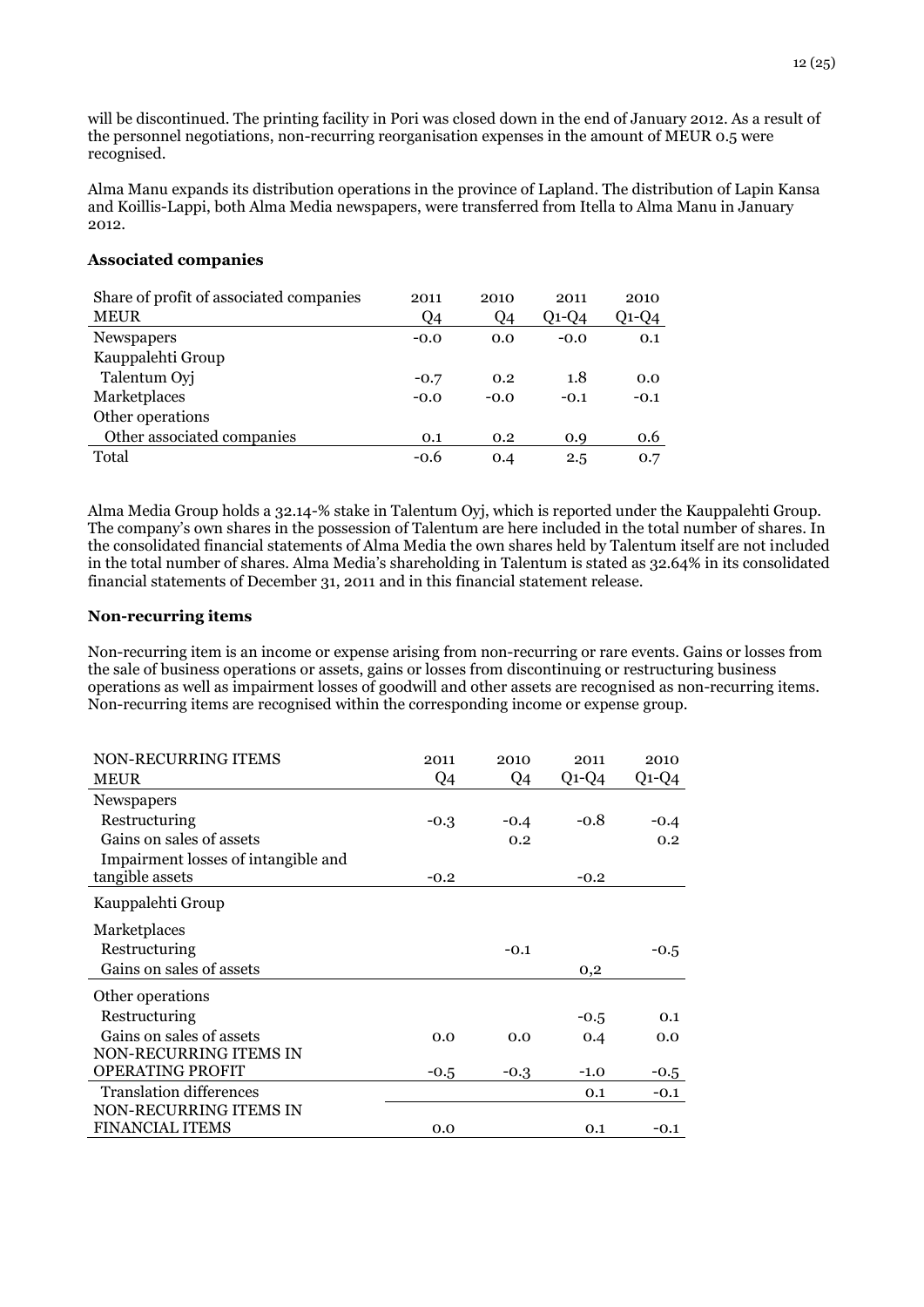## **Balance sheet and financial position**

At the end of December 2011, the consolidated balance sheet stood at MEUR 198.0 (184.5). Alma Media's equity ratio at the end of December was 57.0% (67.1%) and equity per share was EUR 1.24 (1.50).

The consolidated cash flow from operations in 2011 was MEUR 50.7 (46.1). Cash flow before financing was MEUR 50.7 (43.7) and cash flow from financing activities MEUR -29.0 (-28.6). The 2011 cash flow was primarily affected by the value-added tax imposed on newspaper subscriptions that had an effect on the accumulation of advance payments, as well as the financing for acquisitions that took place at the change of the year.

The Group's interest-bearing net debt at the end of December was MEUR -32.3 (-32.4). The fair value of the financial assets recognised at fair value through profit or loss, due to arrangements and acquisitions, was MEUR 4.9 on December 31, 2011, and the fair value of debt MEUR 2.0.

The Group currently has a MEUR 100.0 commercial paper programme in Finland under which it is permitted to issue papers to a total amount of MEUR 0–100. The unused part of the programme was MEUR 100.0 on December 31, 2011. In addition, the Group has a credit facility in the amount of MEUR 30.0 until October 9, 2013, of which on December 31, 2011, MEUR 23 were unused, as well as a credit facility in the amount of MEUR 35 until December 19, 2012, of which on December 31, 2011, MEUR 20 were unused.

### **Research and development costs**

The Group's research and development costs in 2011 amounted to MEUR 4.6 (4.0). Of this total, MEUR 3.0 (2.6) were expensed and MEUR 1.6 (1.4) capitalised. The most significant projects pertained to the development of digital business.

### **Capital expenditure**

Alma Media Group's capital expenditure in January–December 2011 totalled MEUR 6.3 (12.9), consisting mainly of development projects related with digital services. Other expenditure was related with normal operational and replacement investments.

In November, manroland AG, supplier of the printing press for the new Tampere printing facility, filed for insolvency due to its financing problems. Alma Media initiated measures to secure the realisation of the original investment plan. Installation work on the new printing press is due to start in the summer of 2012. During 2011, Alma Media has made advance payments to manroland, which have securing collaterals. Alma Media aims to take the facility into production use in early 2013.

### **Employees**

During 2011, the average number of Alma Media employees, calculated as full-time employees (excluding newspaper deliverers), was 1,816 (1,805). The average number of delivery staff totalled 961 (962).

### **Administration**

Alma Media Corporation's Annual General Meeting (AGM) held on March 17. 2011 elected Timo Aukia, Petri Niemisvirta, Seppo Paatelainen, Kai Seikku, Erkki Solja, Catharina Stackelberg-Hammarén and Harri Suutari members of the company's Board of Directors. In its constitutive meeting held after the AGM, the Board of Directors elected Seppo Paatelainen its Chairman.

The Board also elected the members of its committees. Timo Aukia, Kai Seikku, Catharina Stackelberg-Hammarén and Harri Suutari as chairman were elected members of the Audit Committee. Petri Niemisvirta and Erkki Solja, as well as Seppo Paatelainen as Chairman, were elected members of the Nomination and Compensation Committee.

The Board of Directors of Alma Media Corporation has evaluated that Timo Aukia, Petri Niemisvirta and Seppo Paatelainen are independent of the company but dependent on its significant shareholders. The other members of the Board of Directors are evaluated to be independent of the company and its significant shareholders.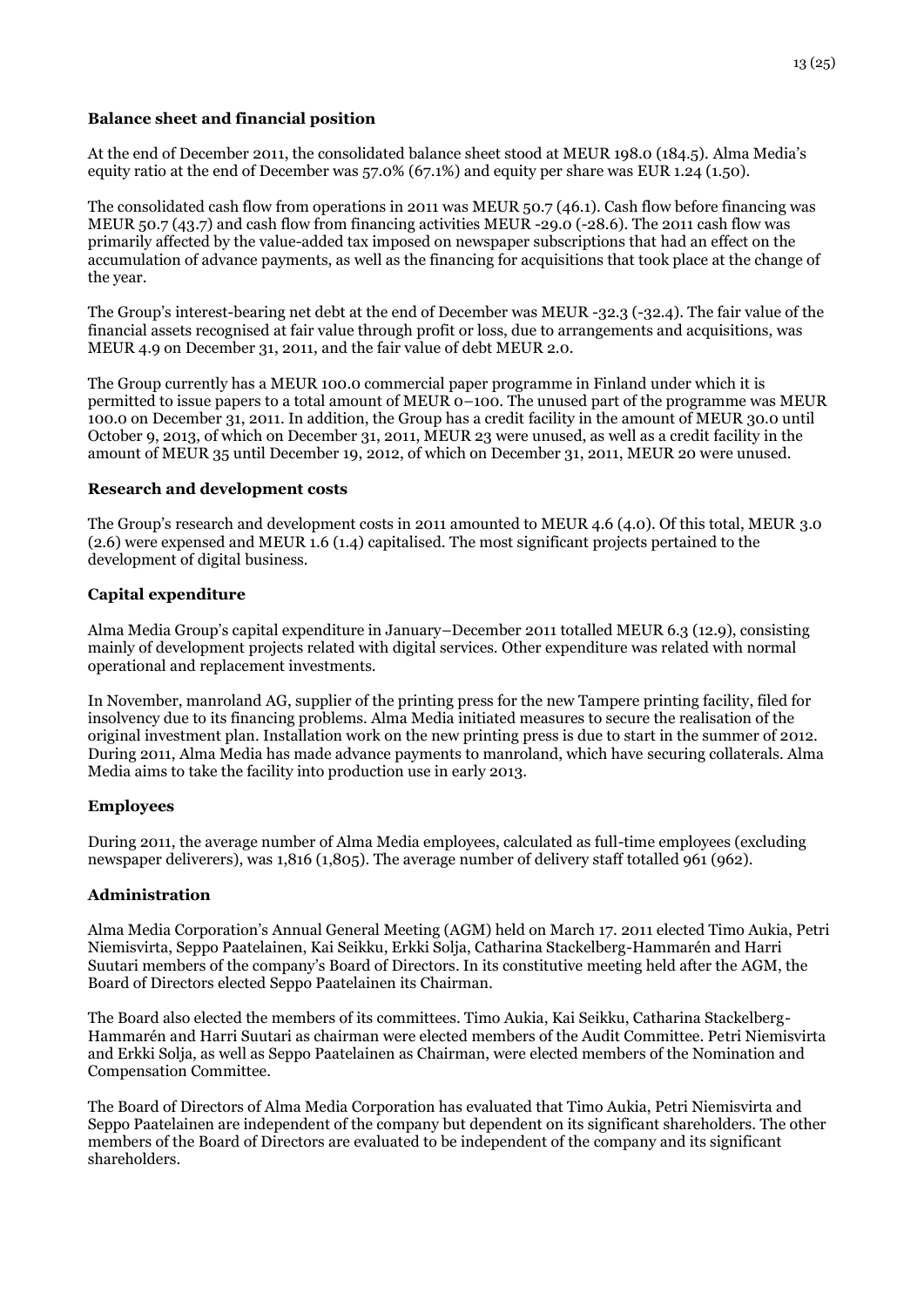Mikko Korttila, General Counsel of Alma Media Corporation, was appointed secretary to the Board of Directors.

The AGM appointed Ernst & Young Oy as the company's auditors.

The Regional State Administrative Agency for Southern Finland in August approved an application by Oy Herttaässä Ab, an Alma Media Corporation shareholder, for a special audit on Alma Media to the extent that the application concerned the actions of the Nomination and Compensation Committee and its predecessor, the Election Committee, and how the principle of equality has been taken into account in the operations of the Committees. Alma Media has decided to appeal against the decision to the Hämeenlinna Administrative Court. In addition to revoking the decision by the Regional State Administrative Agency, Alma Media applies for a suspension of the enforcement until the matter has been resolved.

Mr Pekka Heinänen, Master of Arts (Education), age 51, started as Alma Media's Vice President, Human Resources and as a member of the Group's Executive team on August 15, 2011.

On November 1, 2011, Alma Media publicised its plan for an organisational renewal. The Group establishes a new development and service unit focusing on digital business and combines all of its regional, local and city papers—that is, the business units of Aamulehti, Satakunnan Kirjateollisuus, Suomen Paikallissanomat and Pohjois-Suomen Media—under one business unit.

Mr Kari Juutilainen, 55, has been appointed head of the business unit combining Alma Media's newspaper activities, Alma Regional Media, and a member of Alma Media's Executive Team. His former position was Managing Director of Suomen Paikallissanomat, part of Alma Media.

Ms Minna Nissinen, 43, has been appointed head of the digital business unit, Alma Diverso. Her previous position was Senior Vice President, Corporate Development at Alma Media. Ms Nissinen continues as a member of Alma Media's Executive Team.

Mr Juutilainen and Ms Nissinen assumed their new positions from the beginning of 2012.

Alma Media Corporation applies the Finnish Corporate Governance Code for listed companies, issued by the Securities Market Association on June 15, 2010, in its unaltered form. The Corporate Governance Statement for 2011 has been published separately at [www.almamedia.fi/corporate\\_governance.](http://www.almamedia.fi/corporate_governance) 

## **Dividends**

The Annual General Meeting resolved to distribute a dividend of EUR 0.70 per share for the financial year 2010 in accordance with the proposal of the Board of Directors. The dividend was paid on March 29, 2011 to shareholders who were registered in Alma Media Corporation's shareholder register maintained by Euroclear Finland Oy on the record date, March 22, 2011. The company paid a total of MEUR 52.5 (29.8) in dividends to its shareholders in March.

## **The Alma Media share**

In January-December, altogether 10,034,238 Alma Media shares were traded at NASDAQ OMX Helsinki Stock Exchange, representing 13.3% of the total number of shares. The closing price of the Alma Media share at the end of the last trading day of the reporting period, December 30, 2011, was EUR 6.14. The lowest quotation during the reporting period was EUR 5.40 and the highest EUR 9.44. Alma Media Corporation's market capitalisation at the end of the review period was MEUR 463.5.

The Annual General Meeting on March 17, 2011 authorised the Board of Directors to decide on a share issue. The authorisation would entitle the Board to issue a maximum of 7,500,000 shares. This maximum amount of shares corresponds to approximately 10% of the total number of shares of the company. The share issue can be implemented by issuing new shares or transferring shares presently in possession of the company. The authorisation entitles the Board to decide on a directed share issue, which would entail deviating from the pre-emption rights of shareholders. The Board may use the authorisation in one or more parts.

The Board may use the authorisation for developing the capital structure of the company, widening the ownership base, financing or realising acquisitions or other similar arrangements, or for other purposes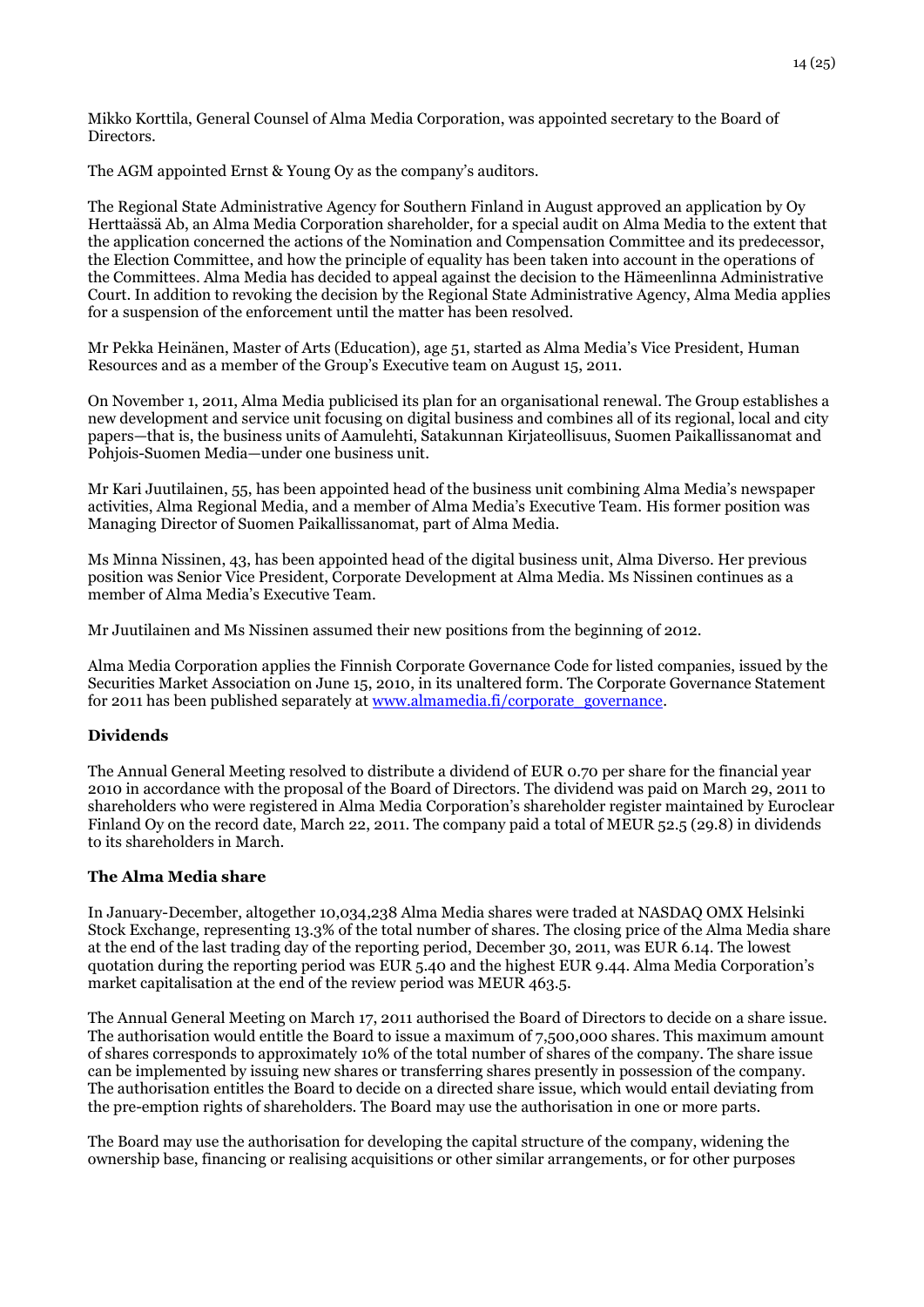decided upon by the Board. The authorisation, however, may not be used for the incentive and commitment systems for the company's management. The authorisation is in effect until March 17, 2013.

By April 30, 2011, a total of 434,330 shares were subscribed by using the option rights granted under the option programme 2006B. Due to the subscriptions, the share capital of the company increased to EUR 45,292,111.80. After the issuance, the total number of shares of Alma Media Corporation is 75,486,853.

## **Option rights**

Alma Media has the option programmes 2006 and 2009. The programmes are incentive and commitment systems for the company's management. If all the subscription rights are exercised, the programmes 2006 and 2009 will dilute the holdings of the earlier shareholders by a maximum of 3.33%. Further details about the programmes are given in the notes of this financial statement release.

A total of 640,000 2009C options were granted during the review period. The subscription price is EUR 7.95.

## **Market liquidity guarantee**

There is no market liquidity guarantee in effect for the Alma Media share.

# **Flagging notices**

In January-December 2011, Alma Media did not receive notices of changes in shareholdings pursuant to Chapter 2, Section 9 of the Securities Markets Act.

## **Risks and risk management**

The purpose of Alma Media Group's risk management activities is to continuously evaluate and manage all opportunities, threats and risks in conjunction with the company's operations to enable the company to reach its set objectives and to secure business continuity.

The risk management process identifies the risks, develops appropriate risk management methods and regularly reports on risk issues to the risk management organisation. Risk management is part of Alma Media's internal audit function and thereby part of good corporate governance. Limits and processing methods are set for quantitative and qualitative risk methods by the corporate risk management system.

The most critical strategic risks for Alma Media are a significant drop in the subscriptions, numbers of visitors or in the readership of its publications, a decline in advertising sales and a significant increase in distribution and delivery costs. Fluctuating economic cycles are reflected on the development of advertising sales, which accounts for approximately half of the Group's revenue. Developing businesses outside Finland such as in the Baltic countries and other East European countries include country-specific risks relating to market development and economic growth.

In the long term, the media business will undergo changes along with the transformation in media consumption and technological developments. The Group's strategic objective is to meet this challenge through renewal and the development of new business operations in online media. The most important operational risks are disturbances in information technology systems and telecommunication, and an interruption of printing operations.

## **Events after the review period**

On December 21, 2011, Alma Media Corporation announced it will acquire LMC s.r.o, a Czech company and the owner of the two leading recruitment portals in the Czech Republic. The deal was finalised as planned on January 2, 2012. LMC will be reported as part of Alma Media's Marketplaces segment.

Pohjois-Suomen Media Oy (Alma Media Northern Media), part of Alma Media Group, concluded in January the statutory personnel negotiations with its entire staff that started in December 2011. The negotiations concerned the planned reorganisation of the operations. Through the reorganisation, Northern Media aims at preparing for the effect of the value-added tax reform on the circulation income from subscription-based newspapers and guaranteeing the viability of its newspapers in future, especially considering the weakened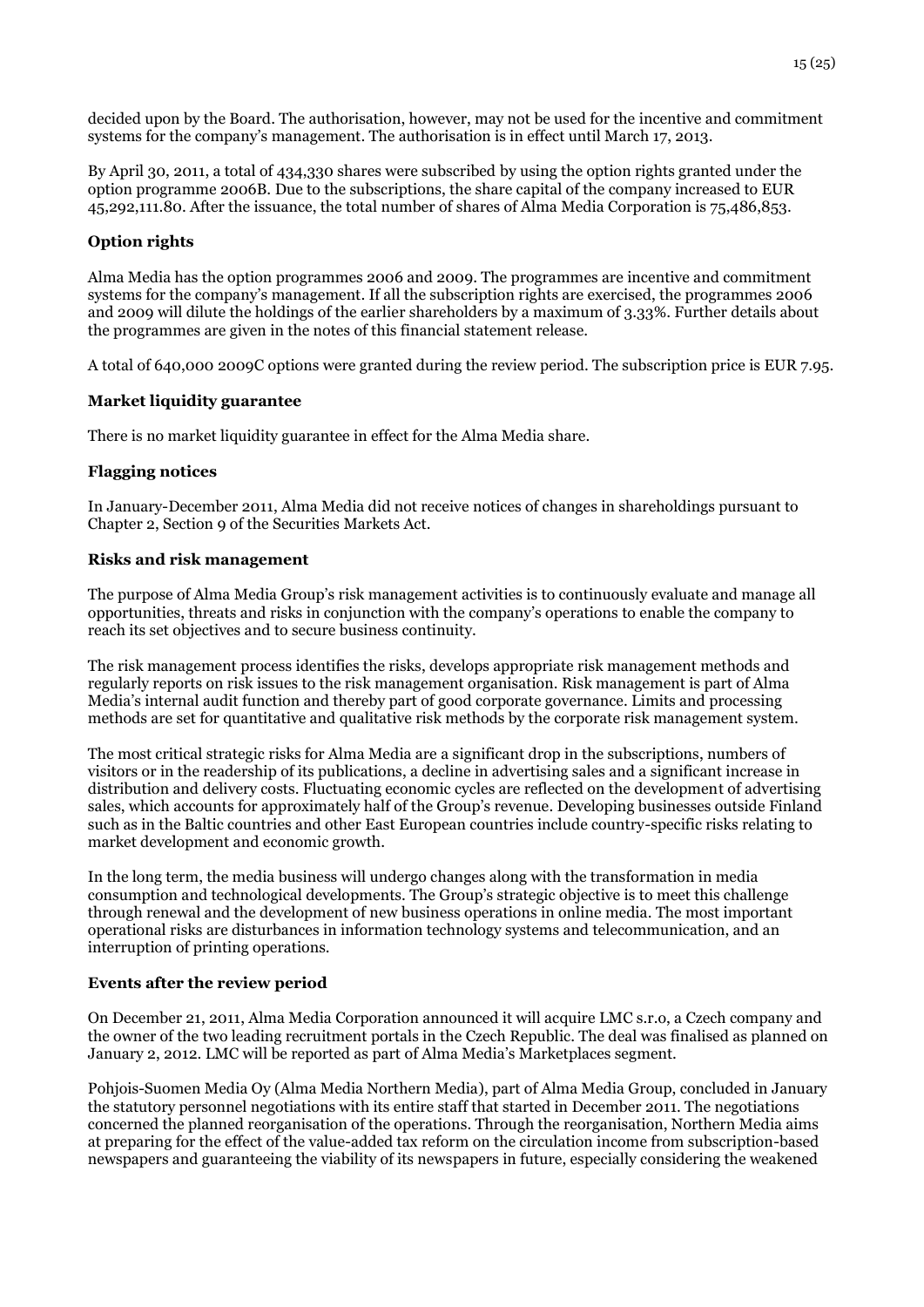outlook for advertising sales in the Kemi and Kajaani regions. As a result of the negotiations, the number of employees of Northern Media is reduced by 9 full-time work years.

On February 2, 2012, Alma Media Corporation acquired CV Online, the leading internet recruitment service company in the Baltic countries. The 2011 revenue of CV Online is estimated at approximately MEUR 2.0 million and its operating margin MEUR 0.6. As of February 2, 2012, the company will be reported as part of Alma Media's Marketplaces segment.

## **Proposal by the Board of Directors for distribution of profit**

Alma Media's Board of Directors will propose to the Annual General Meeting that a dividend of EUR 0.40 (0.70) per share be paid for the 2011 financial year. Based on the number of shares on the closing date, December 31, 2011, the total dividend distribution would amount to EUR 30,194,741 (52,536,766). On December 31, 2011, the Group's parent company had distributable funds totalling EUR 51,941,032 (56,858,658) of which profit for the period amounted to EUR 47,486,273 (32,978,734). No essential changes in the company's financial standing have taken place after the end of the financial year. Dividends are paid to shareholders who are entered in Alma Media Corporation's shareholder register maintained by Euroclear Finland Oy no later than the record date, March 19, 2012. The dividend payment date is March 26, 2012.

The report by the Board of Directors, the financial statements and the auditors' report will be available on the company's website no later than Wednesday, February 22, 2012.

### **The next interim report**

Alma Media will publish its interim report for the first quarter of 2012 on Friday, April 27, 2012 approximately at 12:00noon (EEST).

ALMA MEDIA CORPORATION Board of Directors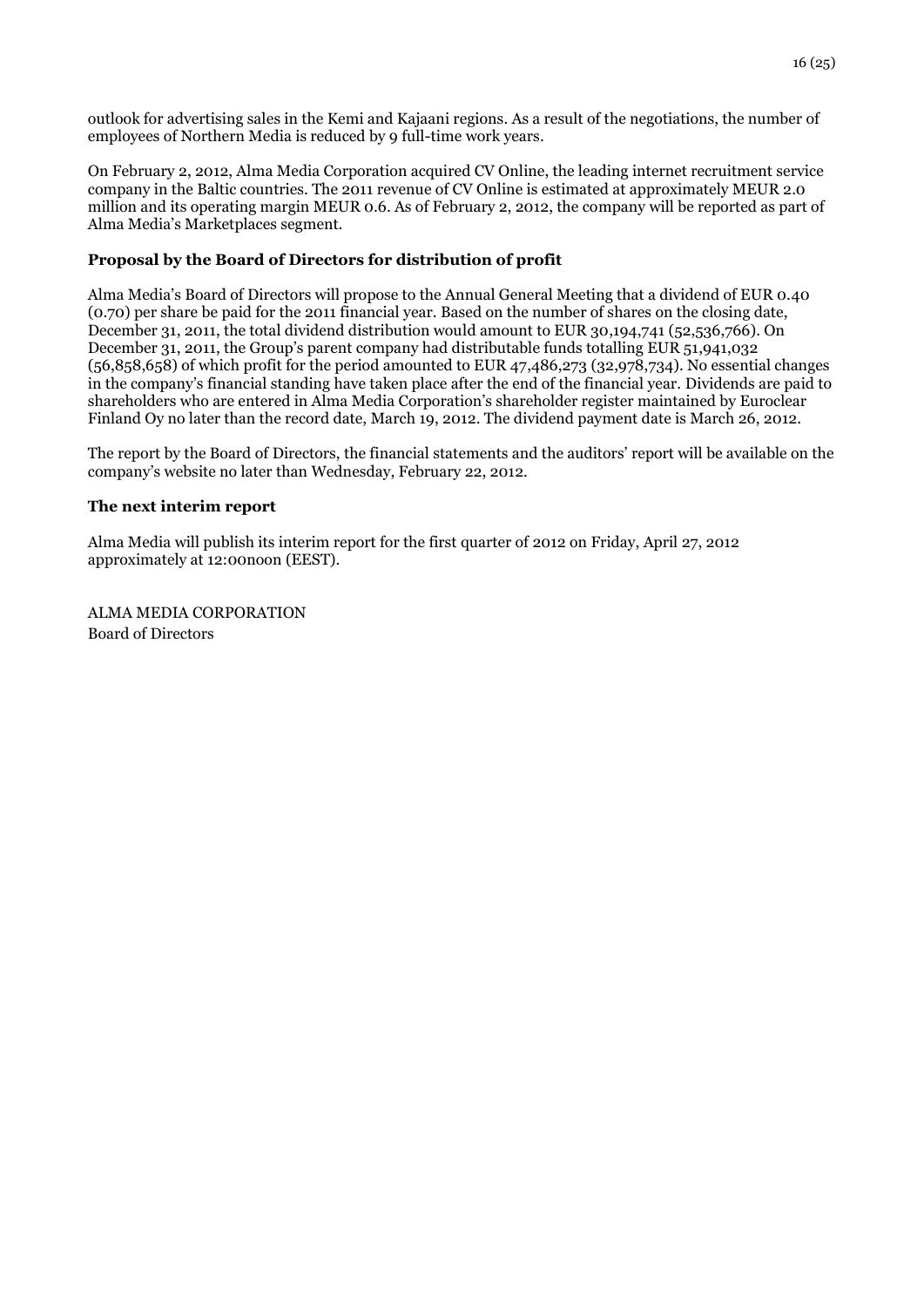|                                                               | 2011   | 2010 | Change   | 2011    | 2010    | Change   |
|---------------------------------------------------------------|--------|------|----------|---------|---------|----------|
| <b>COMPREHENSIVE INCOME</b>                                   | Q4     | Q4   |          | % Q1-Q4 | $Q1-Q4$ | %        |
| STATEMENT, MEUR                                               |        |      |          |         |         |          |
| <b>REVENUE</b>                                                | 81.3   | 83.0 | $-2.1$   | 316.2   | 311.4   | 1.6      |
| Other operating income                                        | 0.2    | 0.1  | 56.8     | 0.8     | 0.4     | 101.7    |
| Materials and services                                        | 22.2   | 22.8 | $-2.6$   | 88.9    | 89.4    | $-0.5$   |
| Employee benefits expense                                     | 31.5   | 32.5 | $-3.1$   | 119.8   | 117.2   | 2.3      |
| Depreciation, amortisation and                                |        |      |          |         |         |          |
| impairment                                                    | 2.5    | 2.4  | 3.3      | 9.2     | 9.5     | $-2.8$   |
| Other operating expenses                                      | 15.7   | 14.7 | 6.8      | 57.1    | 52.4    | 9.0      |
| <b>OPERATING PROFIT</b>                                       | 9.6    | 10.7 |          | 42.0    | 43.4    | $-3.3$   |
| Finance income                                                | $-0.9$ | 1.0  | $-173.2$ | 1.1     | 1.5     | $-30.3$  |
| Finance expenses                                              | 2.7    | 0.0  |          | 3.6     | 0.6     | 489.9    |
| Share of profit of associated                                 |        |      |          |         |         |          |
| companies                                                     | $-0.6$ | 0.4  | $-264.7$ | 2.5     | 0.7     | 271.3    |
| PROFIT BEFORE TAX                                             | 5.3    | 12.1 | $-56.2$  | 42.0    | 45.0    | $-6.6$   |
| Income tax                                                    | 2.4    | 2.9  | $-14.4$  | 11.2    | 11.8    | $-5.3$   |
| PROFIT FOR THE PERIOD                                         | 2.8    | 9.2  | $-69.2$  | 30.8    | 33.2    | $-7.1$   |
|                                                               |        |      |          |         |         |          |
| OTHER COMPREHENSIVE INCOME                                    |        |      |          |         |         |          |
| Change in translation differences                             | 0.2    | 0.2  | $-11.1$  | $-0.1$  | 0.6     | $-118.9$ |
| Share of other comprehensive                                  |        |      |          |         |         |          |
| income of associated companies                                | 0.3    | 0.3  | 19.8     | $-0.1$  | 0.9     | $-106.3$ |
| Income tax relating to components                             |        |      |          |         |         |          |
| of other comprehensive income                                 |        |      |          |         |         |          |
| Other comprehensive income for the                            |        |      |          |         |         |          |
| period, net of tax                                            | 0.5    | 0.5  | 6.6      | $-0.2$  | 1.5     | $-111.7$ |
| TOTAL COMPREHENSIVE INCOME                                    |        |      |          |         |         |          |
| FOR THE PERIOD                                                | 3.5    | 9.7  | $-64.4$  | 30.6    | 34.7    | $-11.7$  |
|                                                               |        |      |          |         |         |          |
| Profit for the period attributable to<br>Owners of the parent |        |      |          |         |         |          |
| Non-controlling interest                                      | 2.5    | 9.2  |          | 29.4    | 32.8    |          |
|                                                               | 0.3    | 0.1  |          | 1.4     | 0.3     |          |
| Total comprehensive income for the period attributable        |        |      |          |         |         |          |
| to                                                            |        |      |          |         |         |          |
| Owners of the parent                                          | 3.1    | 9.6  |          | 29.2    | 34.4    |          |
| Non-controlling interest                                      | 0.3    | 0.1  |          | 1.4     | 0.3     |          |
|                                                               |        |      |          |         |         |          |
| Earnings per share calculated from the profit for the         |        |      |          |         |         |          |
| period                                                        |        |      |          |         |         |          |
| attributable to the parent company shareholders               |        |      |          |         |         |          |
| Earnings per share (basic), EUR                               | 0.03   | 0.12 |          | 0.39    | 0.44    |          |
| Earnings per share (diluted), EUR                             | 0.03   | 0.12 |          | 0.39    | 0.44    |          |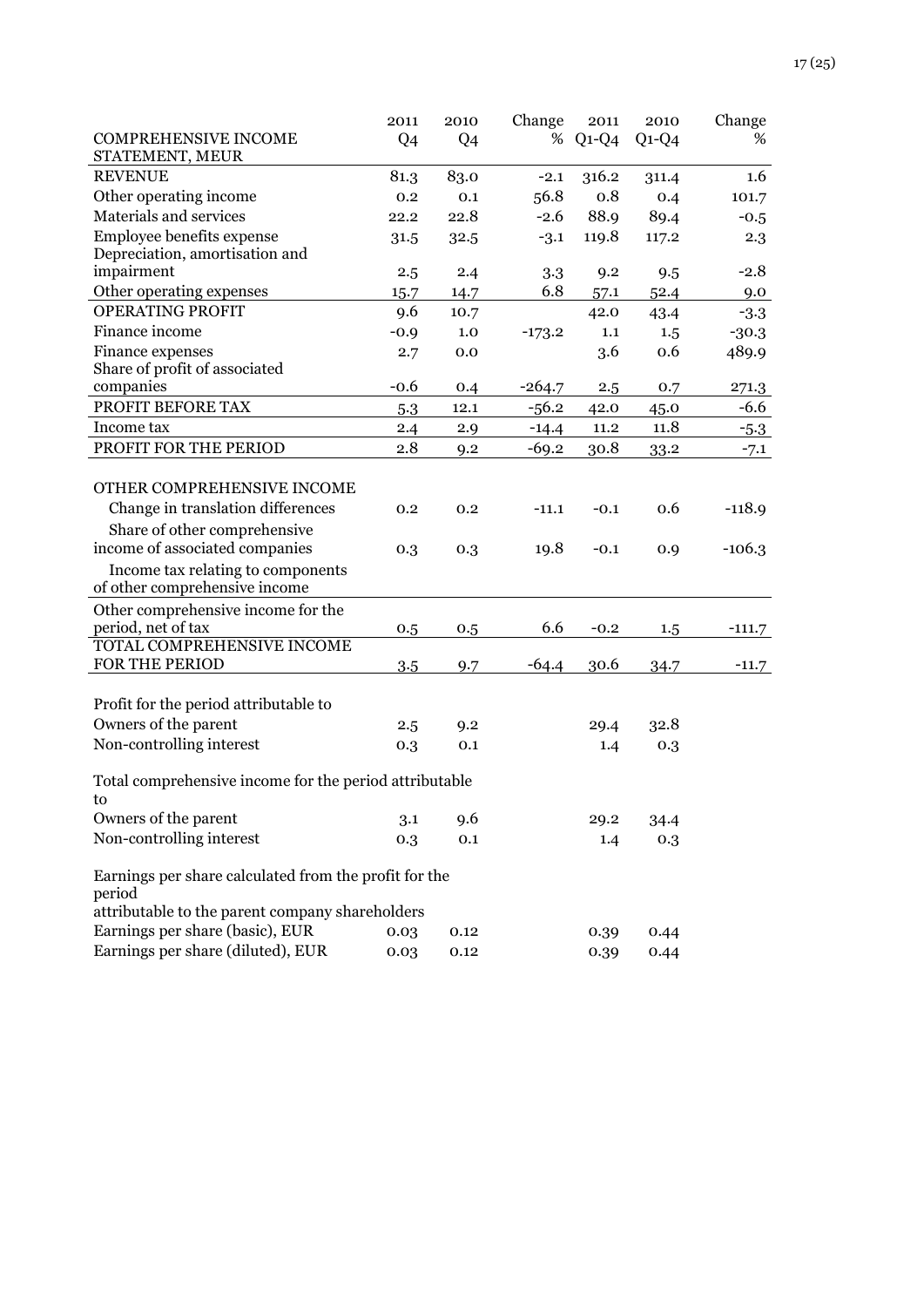|                                        |             | Dec 31 |
|----------------------------------------|-------------|--------|
| <b>BALANCE SHEET, MEUR</b>             | Dec 31 2011 | 2010   |
| <b>ASSETS</b>                          |             |        |
| NON-CURRENT ASSETS                     |             |        |
| Goodwill                               | 30.6        | 30.4   |
| Other intangible assets                | 9.9         | 10.5   |
| Tangible assets                        | 23.0        | 27.8   |
| Investments in associated companies    | 35.0        | 33.6   |
| Other non-current financial assets     | 5.3         | 11.8   |
| Deferred tax assets                    | 0.5         | 0.2    |
| <b>CURRENT ASSETS</b>                  |             |        |
| <b>Inventories</b>                     | 1.0         | 1.0    |
| Current tax assets                     | 4.1         | 3.5    |
| Trade receivable and other receivables | 26.9        | 27.0   |
| Other current financial assets         | 3.8         | 2.3    |
| Cash and cash equivalents              | 57.8        | 36.3   |
| TOTAL ASSETS                           | 198.0       | 184.5  |

|                                             |             | Dec 31 |
|---------------------------------------------|-------------|--------|
| <b>BALANCE SHEET, MEUR</b>                  | Dec 31 2011 | 2010   |
| <b>EQUITY AND LIABILITIES</b>               |             |        |
| Share capital                               | 45.3        | 45.0   |
| Share premium reserve                       | 7.7         | 4.7    |
| Foreign currency translation reserve        | 0.2         | 0.4    |
| Retained earnings                           | 40.6        | 62.7   |
| Equity attributable to owners of the parent | 93.8        | 112.8  |
| Non-controlling interest                    | 2.9         | 2.0    |
| TOTAL EQUITY                                | 96.7        | 114.8  |
|                                             |             |        |
| <b>LIABILITIES</b>                          |             |        |
| <b>NON-CURRENT LIABILITIES</b>              |             |        |
| Non-current interest-bearing liabilities    | 2.0         | 2.4    |
| Deferred tax liabilities                    | 2.2         | 2.4    |
| Pension obligations                         | 2.6         | 2.8    |
| Provisions                                  | 0.1         | 0.1    |
| Other financial liabilities                 | 0.9         | 2.5    |
| Other non-current liabilities               | 0.3         | 0.4    |
|                                             |             |        |
| <b>CURRENT LIABILITIES</b>                  |             |        |
| Current interest-bearing liabilities        | 23.5        | 1.6    |
| Advances received                           | 28.2        | 13.4   |
| Income tax liability                        | 1.5         | 3.6    |
| Provisions                                  | 1.0         | 0.6    |
| Trade and other payables                    | 38.9        | 39.9   |
| <b>TOTAL LIABILITIES</b>                    | 101.2       | 69.7   |
| TOTAL EQUITY AND LIABILITIES                | 198.0       | 184.5  |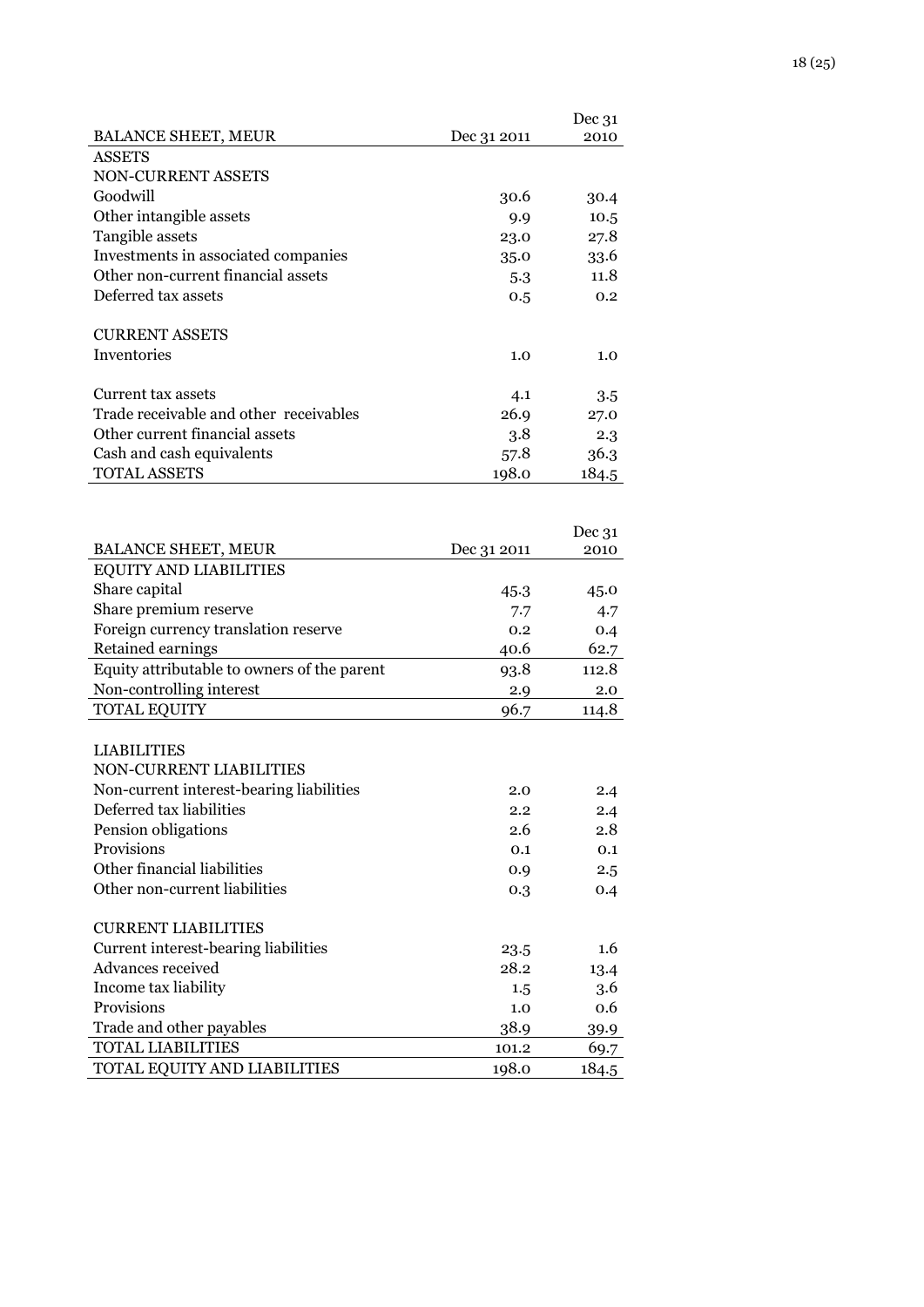# CONSOLIDATED STATEMENT OF CHANGE IN EQUITY

## Attributable to equity holders of the Parent Company

|                                         | --- r ---- <i>.</i> |     |        |         |        |        |         |
|-----------------------------------------|---------------------|-----|--------|---------|--------|--------|---------|
| <b>MEUR</b>                             | A                   | B   | C      | D       | E      | F      | G       |
| Equity Jan 1 2011                       | 45.0                | 4.7 | 0.4    | 62.7    | 112.8  | 2.0    | 114.8   |
| Profit for the period                   |                     |     |        | 29.4    | 29.4   | 1.4    | 30.8    |
| Other comprehensive income              |                     |     | $-0.1$ | $-0.1$  | $-0.2$ |        | $-0.2$  |
| Transactions with equity holders of the |                     |     |        |         |        |        |         |
| parent and non-controlling interest     |                     |     |        |         |        |        |         |
| Dividends paid by parent                |                     |     | 0.0    | $-52.4$ | -52.4  |        | $-52.4$ |
| Dividends paid by subsidiaries          |                     |     |        |         |        | $-0.7$ | $-0.7$  |
|                                         |                     |     |        |         |        |        |         |
| Share-based payments                    |                     |     | 0.0    | 1.0     | 1.0    |        | 1.0     |
| <b>Excercised share options</b>         | 0.3                 | 3.0 |        |         | 3.3    |        | 3.3     |
| <b>Business combinations</b>            |                     |     |        |         |        | 0.2    | 0.2     |
| Equity Dec 31 2011                      | 45.3                | 7.7 | 0.2    | 40.6    | 93.8   | 2.9    | 96.7    |

## Attributable to equity holders of the Parent Company

| <b>MEUR</b>                             | A    | B   | C      | D       | E       | ${\bf F}$ | G       |
|-----------------------------------------|------|-----|--------|---------|---------|-----------|---------|
| Equity Jan 1 2010                       | 44.8 | 2.8 | $-0.3$ | 47.4    | 94.7    | 0.2       | 94.9    |
| Profit for the period                   |      |     |        | 32.8    | 32.8    | 0.3       | 33.2    |
| Other comprehensive income              |      |     | 0.6    | 0.9     | 1.5     |           | 1.5     |
| Transactions with equity holders of the |      |     |        |         |         |           |         |
| parent and non-controlling interest     |      |     |        |         |         |           |         |
| Dividends paid by parent                |      |     |        | $-29.8$ | $-29.8$ |           | $-29.8$ |
| Dividends paid by subsidiaries          |      |     |        |         |         | $-0.2$    | $-0.2$  |
|                                         |      |     |        |         |         |           |         |
| Share-based payments                    |      |     |        | 0.6     | 0.6     |           | 0.6     |
| <b>Excercised share options</b>         | 0.3  | 1.9 |        |         | 2.1     |           | 2.1     |
| Share of items recognised directly in   |      |     |        |         |         |           |         |
| associated company's equity             |      |     |        |         |         |           |         |
|                                         |      |     |        |         |         |           |         |
| <b>Business Combinations</b>            |      |     |        | 10.7    | 10.7    | 1.8       | 12.5    |
| <b>Equity Dec 31 2010</b>               | 45.0 | 4.7 | 0.4    | 62.7    | 112.8   | 2.0       | 114.8   |

Column headings on Consolidated Statement of Change in Equity

A=Share capital

B=Share premium reserve

C=Translation difference

D=Retained earnings

E=Total

F=Non-controlling interest

G=Equity total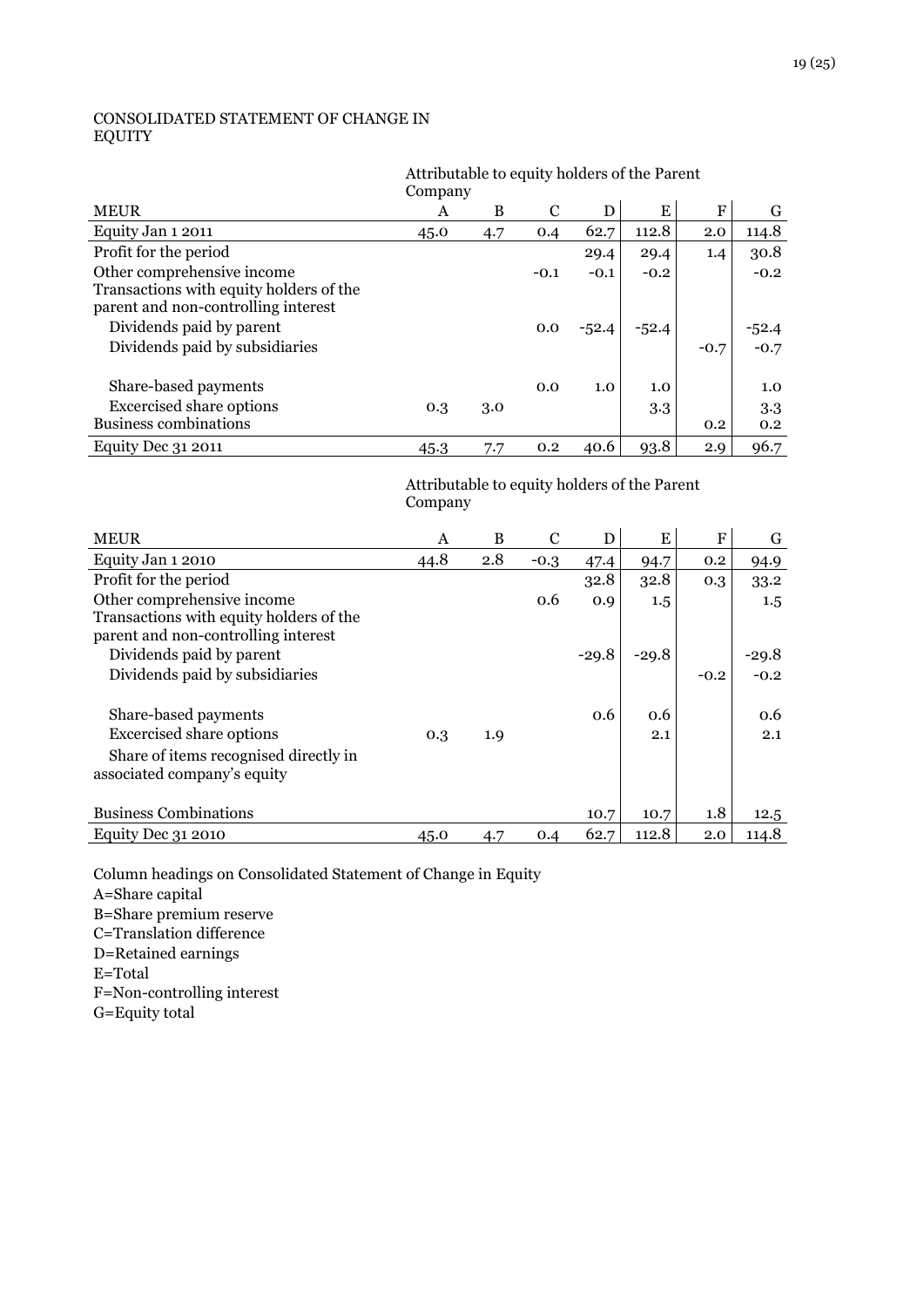|                                                                | 2011   | 2010   | 2011    | 2010    |
|----------------------------------------------------------------|--------|--------|---------|---------|
| CASH FLOW STATEMENT, MEUR                                      | Q4     | Q4     | $Q1-Q4$ | $Q1-Q4$ |
| Operating activities                                           |        |        |         |         |
| Profit for the period                                          | 2.8    | 9.2    | 30.8    | 33.2    |
| Adjustments                                                    | 7.9    | 5.3    | 20.2    | 20.3    |
| Change in working capital                                      | 14.0   | 1.2    | 14.2    | 5.3     |
| Dividends received                                             | 0.2    | 0.0    | 1.1     | 1.0     |
| Interest received                                              | $-0.5$ | 0.0    | 0.4     | 0.3     |
| Interest paid and other finance expenses                       | $-0.6$ | $-0.1$ | $-1.3$  | $-0.7$  |
| Income taxes paid                                              | $-3.5$ | $-3.2$ | $-14.6$ | $-13.2$ |
| Net cash flows from operating activities                       | 20.3   | 12.3   | 50.7    | 46.1    |
|                                                                |        |        |         |         |
| Investing activities                                           |        |        |         |         |
| Acquisitions of tangible and intangible                        |        |        |         |         |
| assets                                                         | $-0.9$ | $-1.0$ | $-2.8$  | $-3.3$  |
| Proceeds from sale of tangible and                             |        |        |         |         |
| intangible assets                                              | 0.0    | 0.1    | 0.0     | 0.1     |
| Acquisitions of other investments                              | $-0.1$ | 0.0    | $-0.1$  | 0.0     |
| Proceeds from sale of other investments                        | 0.0    | 0.0    | 0.1     | 0.0     |
| Change in loan receivables                                     | 0.0    | 0.0    | 0.0     | 0.1     |
| Acquisition of subsidiaries                                    | 0.0    | $-0.7$ | $-0.1$  | $-2.3$  |
| Acquisition of associated companies                            | 0.0    | 0.0    | $-0.3$  | $-0.8$  |
| Proceeds from sale of subsidiaries                             | 0.4    | 0.0    | 2.5     | 3.9     |
| Proceeds from sale of associated                               |        |        |         |         |
| companies                                                      | 0.4    | 0.0    | 0.7     | 0.0     |
| Net cash flows from / (used in) investing                      |        |        |         |         |
| activities                                                     | $-0.3$ | $-1.6$ | 0.0     | $-2.4$  |
|                                                                |        |        |         |         |
| Cash flow before financing activities                          | 20.1   | 10.7   | 50.7    | 43.7    |
|                                                                |        |        |         |         |
| <b>Financing activities</b>                                    |        |        |         |         |
|                                                                |        |        |         |         |
| Proceeds from exercise of share options<br>Current loans taken | 0.0    | 0.0    | 3.3     | 2.1     |
|                                                                | 22.0   | 0.0    | 37.0    | 0.0     |
| Repayment of current loans                                     | $-5.3$ | -0.4   | $-16.4$ | $-1.6$  |
| Change in interest-bearing receivables                         | 0.1    | 0.2    | 0.3     | 0.8     |
| Dividends paid                                                 | 0.0    | 0.0    | $-53.2$ | $-30.0$ |
| Net cash flows from / (used in) financing<br>activities        |        |        |         | $-28.6$ |
|                                                                | 16.7   | $-0.2$ | $-29.0$ |         |
| Change in cash and cash equivalent funds                       |        |        |         |         |
| $(increase + / decrease -)$                                    | 36.8   | 10.6   | 21.7    | 15.1    |
| Cash and cash equivalents at beginning of                      |        |        |         |         |
| period                                                         | 20.9   | 25.8   | 36.3    | 21.1    |
| Effect of change in foreign exchange rates                     | 0.1    | 0.1    | $-0.2$  | 0.2     |
| Cash and cash equivalents at end of period                     | 57.8   | 36.3   | 57.8    | 36.3    |

## ACQUIRED BUSINESSES IN 2011

In February 2011 Alma Media acquired the majority (51%) of Mascus A/S in Denmark. The goodwill from the business combinations is mainly from the expected synergies. No change in the fair values of the assets was recognised at the acquisition. The acquisition had no major impact on the consolidated financial statements.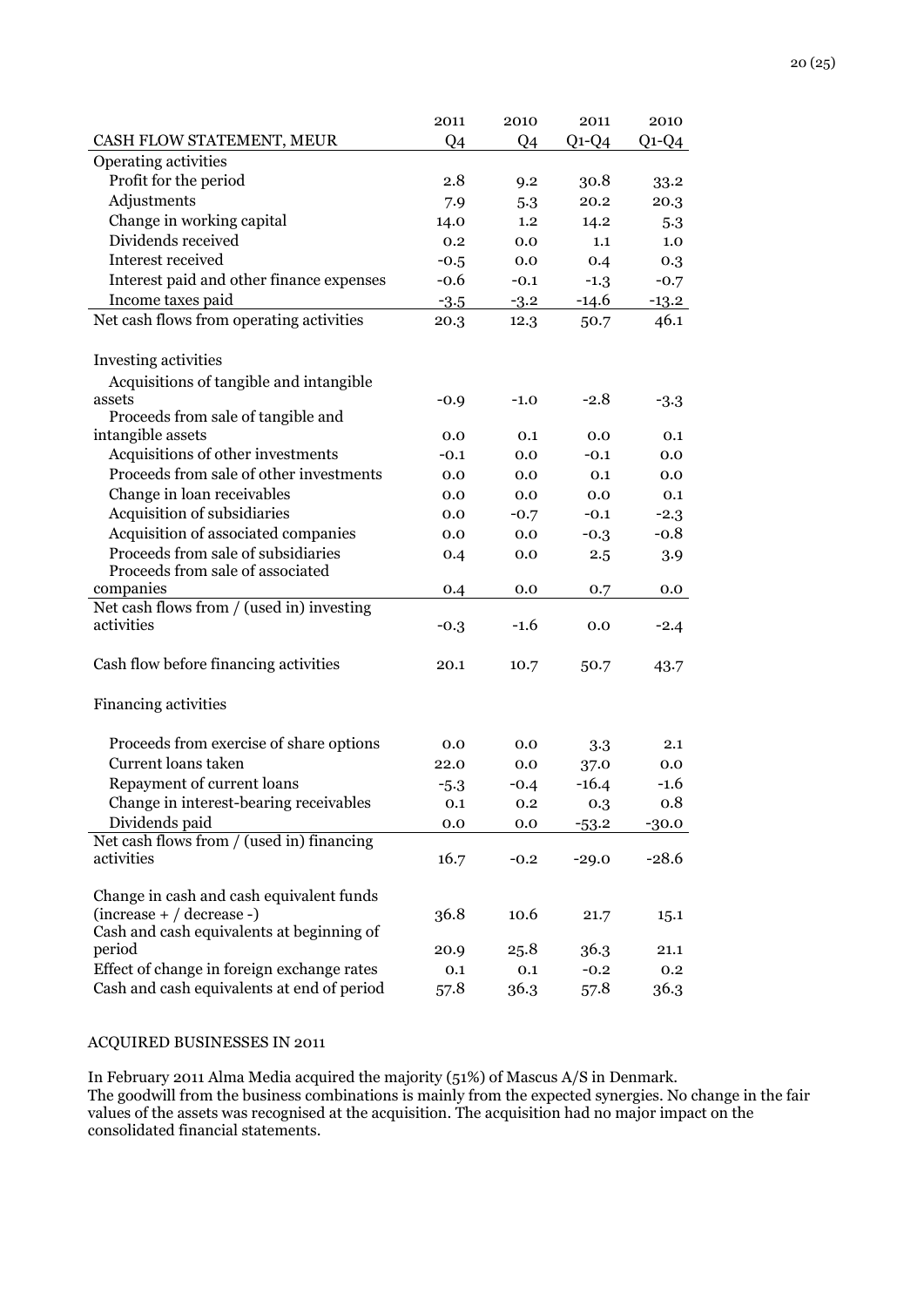## 21 (25)

## CONTINGENT CONSIDERATIONS

#### CONTINGENT CONSIDERATION ASSETS

| Initial recognition of the assets                                      | 8.4    |
|------------------------------------------------------------------------|--------|
| Change in fair value during previous financial years                   | 0.8    |
| Considerations, settled in cash                                        | $-2.1$ |
| Change in fair value during the financial year                         | $-2,2$ |
| Fair value of the contingent consideration assets in the end of the    |        |
| period                                                                 | 4.9    |
|                                                                        |        |
| CONTINGENT CONSIDERATION LIABILITY                                     |        |
| Initial recognition of the liability                                   | 2.9    |
| Change in fair value during previous financial years                   | $-0.1$ |
| Considerations, settled in cash                                        | $-0.4$ |
| Change in fair value during the financial year                         | $-0.5$ |
| Fair value of the contingent consideration liability in the end of the |        |
| period                                                                 | 2.0    |

Contingent considerations are classified as financial assets and liabilities recognised at fair value through profit or loss. The amount of the contingent considerations due to the acquisitions and business arrangements in 2010 is based on the revenue and operating profits of the acquired business during 2010– 2013. The fair values are the estimated final considerations discounted to the balance sheet date.

| REVENUE BY GEOGRAPHICAL AREA, | 2011 | 2010 | 2011  | 2010      |
|-------------------------------|------|------|-------|-----------|
| <b>MEUR</b>                   | Q4   | Q4   | 01-04 | $O1 - O4$ |
| Finland                       | 77.7 | 79.6 | 301.8 | 298.4     |
| Other EU countries            | 3.4  | 3.2  | 13.3  | 12.1      |
| Other countries               | 0.3  | 0.2  | 1.1   | 0.8       |
| Total                         | 81.3 | 83.0 | 316.2 | 311.4     |

## INFORMATION BY SEGMENT

The business segments of Alma Media are Newspapers, Kauppalehti Group, Marketplaces and Other operations. The descriptive section of the financial statement release presents the revenue and operating profits of the segments and the allocation of the associated companies' results to the reporting segments.

The following table presents the assets and liabilities by segment as well as the non-allocated asset and liability items.

|                                       | Dec 31 | Dec 31 |  |
|---------------------------------------|--------|--------|--|
| ASSETS BY SEGMENT, MEUR               | 2011   | 2010   |  |
| Newspapers                            | 45.5   | 46.3   |  |
| Kauppalehti Group                     | 40.8   | 41.4   |  |
| Marketplaces                          | 20,4   | 21.7   |  |
| Other operations                      | 22,7   | 28.5   |  |
| Non-allocated assets and eliminations | 68.5   | 46.7   |  |
| Total                                 | 198.0  | 184.5  |  |
|                                       |        |        |  |
|                                       |        |        |  |
|                                       | Dec 31 | Dec 31 |  |
| LIABILITIES BY SEGMENT, MEUR          | 2011   | 2010   |  |
| Newspapers                            | 39.3   | 27.4   |  |
| Kauppalehti Group                     | 11.0   | 10.4   |  |
| Marketplaces                          | 6.8    | 7.7    |  |
| Other operations                      | 14.9   | 14.3   |  |
| Non-allocated liabilities and         | 29.2   | 10.0   |  |
| eliminations                          |        |        |  |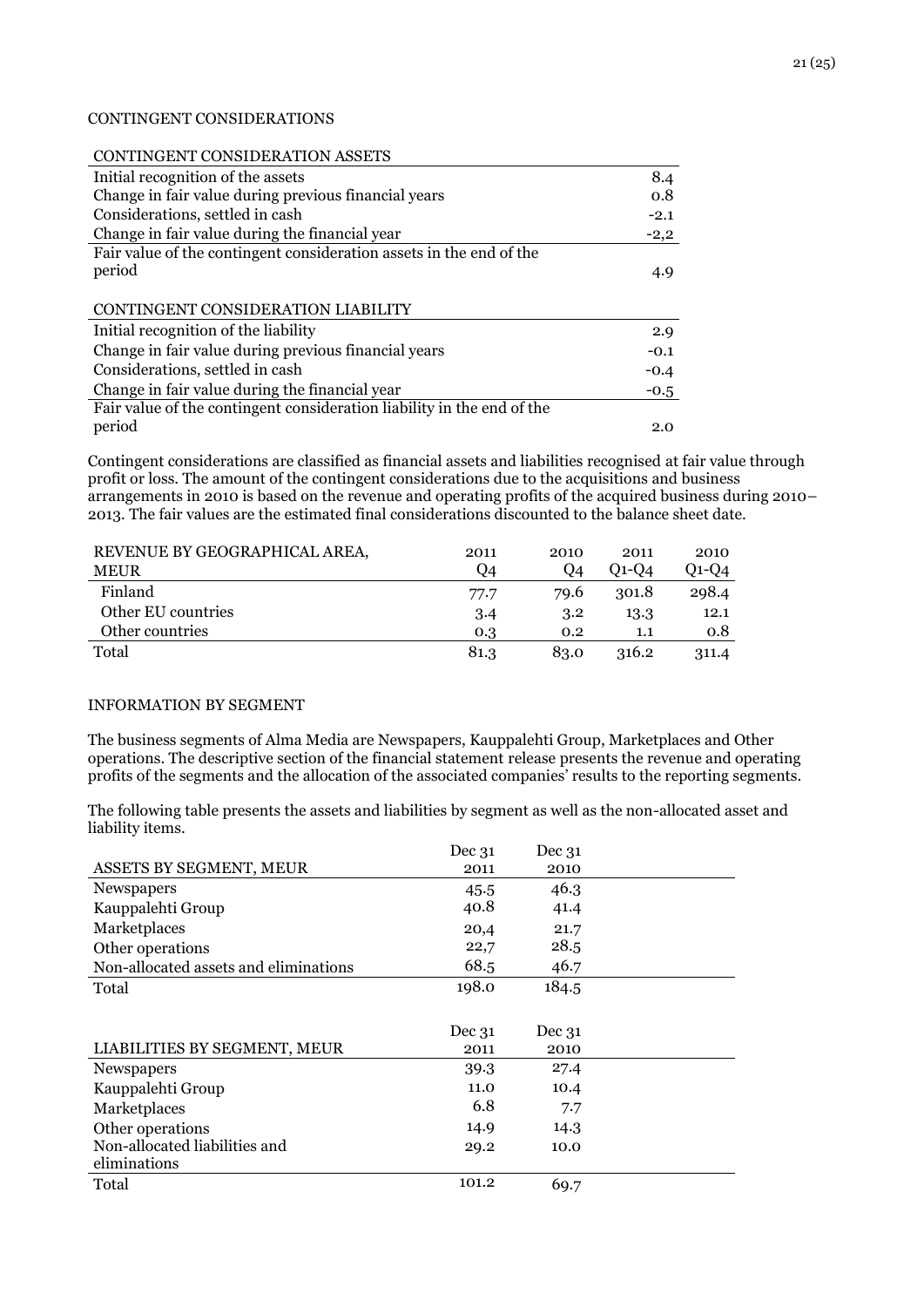|                           | 2011 | 2010 | 2011  | 2010  |
|---------------------------|------|------|-------|-------|
| CAPITAL EXPENDITURE, MEUR | Q4   | Q4   | 01-04 | O1-O4 |
|                           |      |      |       |       |
| Newspapers                | 1.1  | 1.0  | 2.5   | 4.0   |
| Kauppalehti Group         | 0.1  | 0.8  | 0.6   | 1.4   |
| Marketplaces              | 0.4  | 0.6  | 2.0   | 5.6   |
| Others                    | 0.5  | 0.4  | 1.2   | 1.8   |
| Total                     | 2.1  | 2.8  | 6.3   | 12.9  |

#### PROVISIONS

The company's provisions totalled MEUR 1.1 (0.7) on December 31, 2011. The major part of the provisions consists of restructuring provisions. It has not been necessary to change the estimates made when the provisions were entered.

## COMMITMENTS AND CONTINGENCIES

| COMMITMENTS AND CONTINGENCIES,                                  | Dec 31  | Dec 31  |
|-----------------------------------------------------------------|---------|---------|
| <b>MEUR</b>                                                     | 2011    | 2010    |
| Other commitments                                               |         |         |
| Commitments based on agreements                                 | 1.3     | 0.1     |
| Minimum lease payments on other lease agreements:               |         |         |
| Within one year                                                 | 7.1     | 6.6     |
| Within 1-5 years                                                | 27.1    | 21.1    |
| After 5 years                                                   | 43.7    | 48.2    |
| Total                                                           | 77.9    | 75.9    |
| The Group also has purchase agreements that<br>based on IFRIC 4 |         |         |
| include a lease component as per IAS 17.                        |         |         |
| Minimum payments based on these                                 |         |         |
| agreements:                                                     | $1.5\,$ | $1.2\,$ |

Additionally, the company has signed a lease contract for the real estate of the printing facility. According to the IAS 17 standard, the contract will be recognised as a finance lease contract when the printing facility will be operational. The printing facility is estimated to be operational in early 2013. In financial years 2012-2013, the estimated present value of the minimum lease payments in the balance sheet is approximately MEUR 65- 70.

|                                           | Dec 31 | Dec 31     |
|-------------------------------------------|--------|------------|
| DERIVATIVE CONTRACTS, MEUR                | 2011   | 2010       |
| Commodity derivate contracts, electricity |        |            |
| derivatives                               |        |            |
| Fair value *                              | $-0.1$ | 0.3        |
| Nominal value                             |        | 1.0<br>1.1 |

\* The fair-value represents the return that would have arisen if the derivative had been cleared on the balance sheet date.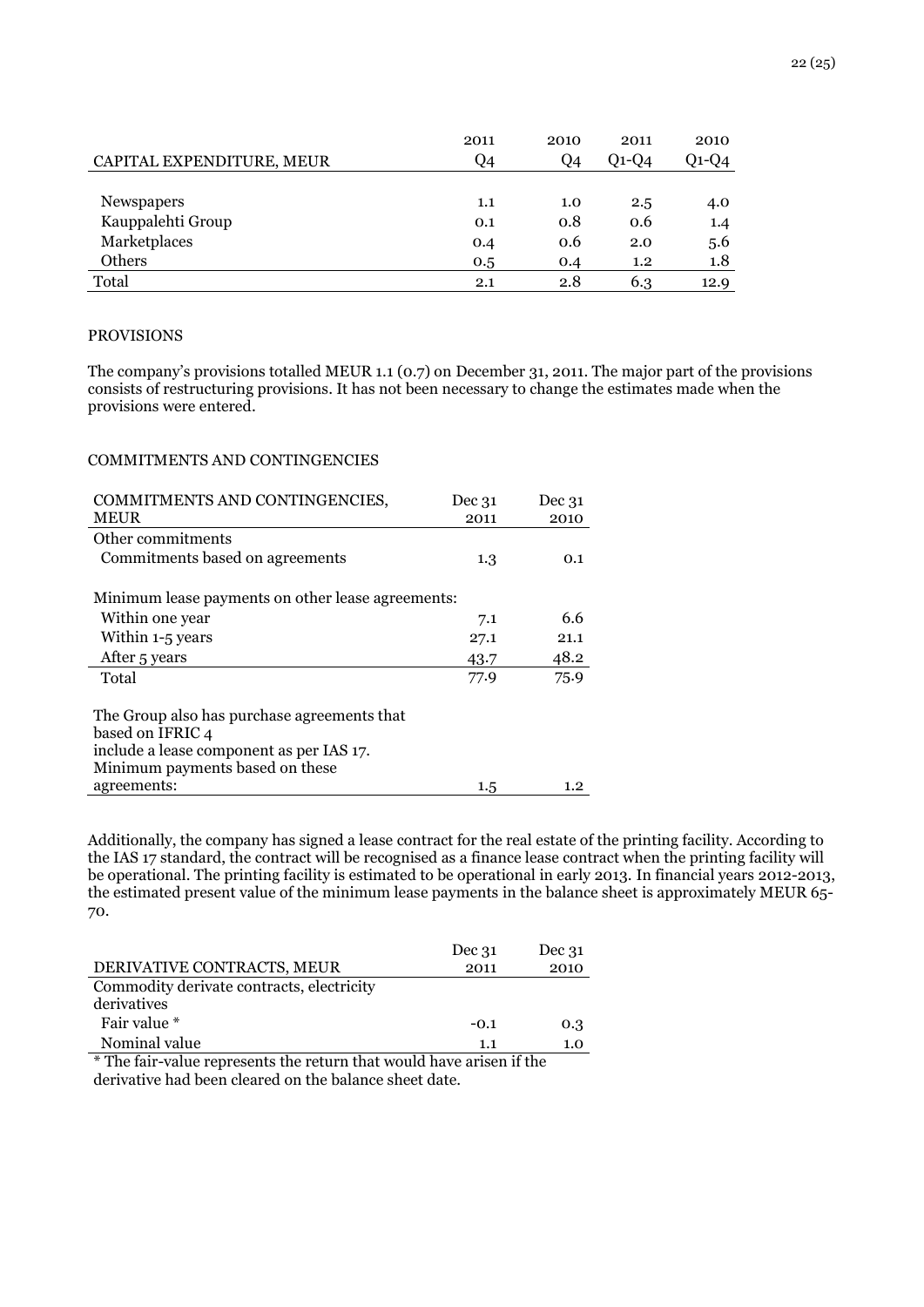#### RELATED PARTY TRANSACTIONS

Alma Media Group's related parties are the major shareholders of the parent company, associated companies and companies owned by them. Related parties also include the company's senior management and their related parties (members of the Board of Directors, presidents and the Group Executive Team). The following table summarises the business operations undertaken between Alma Media and its related parties and the status of their receivables and liabilities:

|                                            | 2011 | 2010 | 2011  | 2010    |
|--------------------------------------------|------|------|-------|---------|
| RELATED PARTY TRANSACTIONS, MEUR           | Q4   | Q4   | 01-04 | $O1-O4$ |
| Sales of goods and services                | 0.1  | 0.1  | 0.3   | 0.2     |
| Purchases of goods and services            | 1.0  | 0.9  | 4.0   | 3.6     |
| Trade receivable, loan and other           |      |      |       |         |
| receivables at the end of reporting period |      |      | 0.0   | 0.0     |
| Trade payable at the reporting date        |      |      | 0.1   | 0.1     |

#### OPTION PROGRAMMES

Alma Media has option programmes 2006 and 2009. The programmes are incentive and commitment systems for the company's management.

The option programmes 2006A and 2006B have expired.

A total of 520,000 options have been issued under the 2006C programme. The share subscription period for 2006C is April 1, 2010–April 30, 2012. The management has 470,000 options in its possession. The share subscription price has been reduced annually by the dividend per share, and was EUR 7.66 in December 2011. No shares have been subscribed by December 31, 2011 under the programme 2006C.

If all subscription rights are exercised, the programme 2006 will dilute the holdings of the earlier shareholders by 0.62%.

Under option programme 2009 a total of 2,130,000 stock options may be granted during 2009-2011, and these may be exercised to subscribe to a maximum of 2,130,000 Alma Media shares. Of the total number of options, 710,000 were marked 2009A, 710,000 were marked 2009B and 710,000 were marked 2009C.

A total of 640,000 options have been issued under the 2009A programme. Share subscription period for 2009A is April 1, 2012–March 31, 2014. The management has 595,000 options 2009A in its possession. The share subscription price has been reduced annually by the dividend per share, and was EUR 4.11 in December 2011.

A total of 610,000 options have been issued under the 2009B programme. Share subscription period for 2009B is April 1, 2013–March 31, 2015. The management has 595,000 options in its possession. The share subscription price has been reduced annually by the dividend per share, and was EUR 6.63 in December 2011.

A total of 640,000 options have been issued under the 2009C programme. Share subscription period for 2009C is April 1, 2014–March 31, 2016. The management has 640,000 options in its possession. The share subscription price was EUR 7.95 in December 2011.

If all the subscription rights are exercised, the programmes 2006 and 2009 will dilute the holdings of the earlier shareholders by 3.33% maximum.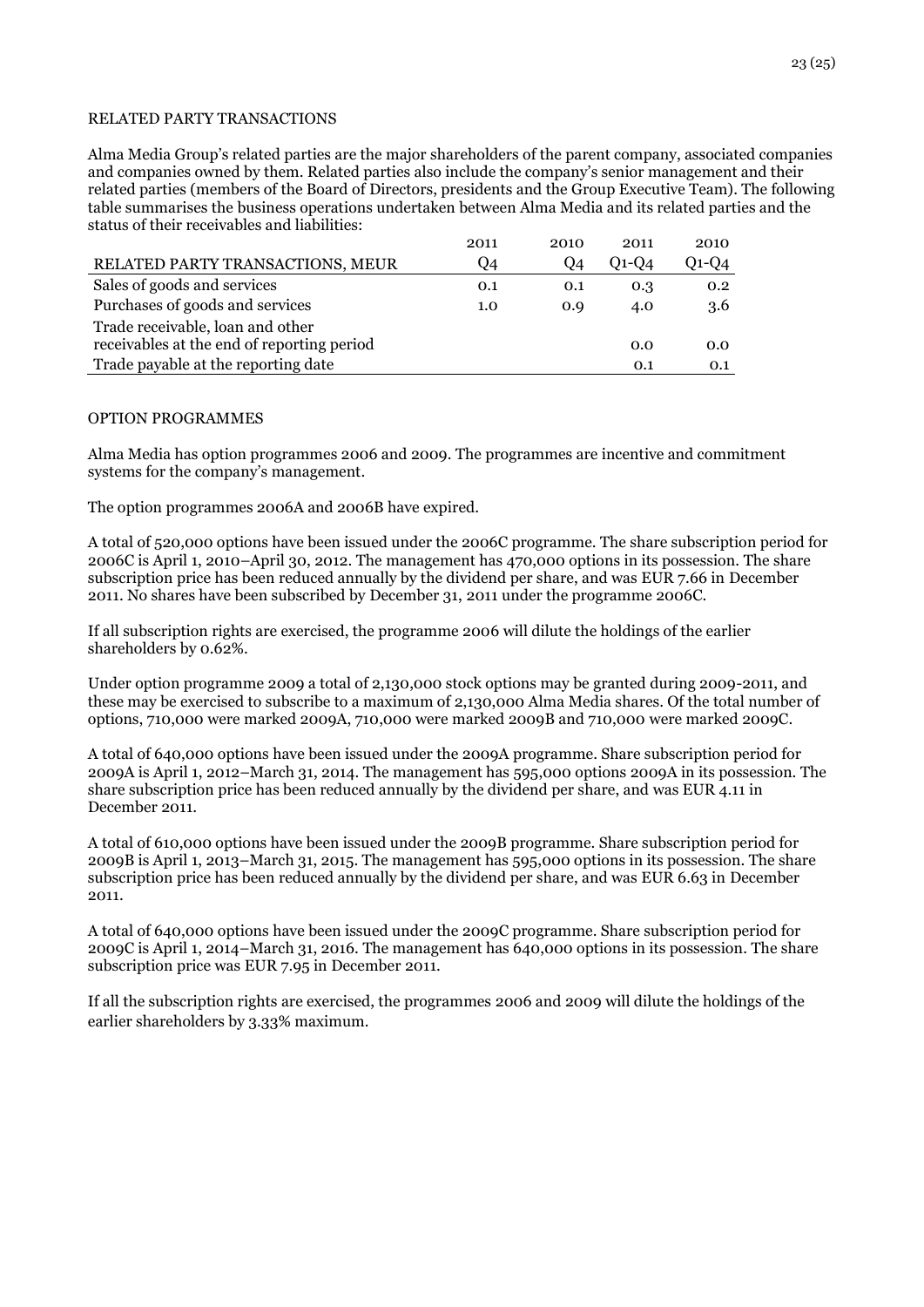# QUARTERLY INFORMATION

|                                         | 2011           | 2011    | 2011    | 2011    | 2010    | 2010    | 2010    | 2010    | 2009    |
|-----------------------------------------|----------------|---------|---------|---------|---------|---------|---------|---------|---------|
| <b>MEUR</b>                             | Q <sub>4</sub> | $7 - 9$ | $4 - 6$ | $1 - 3$ | Q4      | $7 - 9$ | $4 - 6$ | $1 - 3$ | Q4      |
| Revenue                                 |                |         |         |         |         |         |         |         |         |
| Newspapers                              | 56.6           | 53.1    | 57.9    | 53.8    | 58.1    | 53.5    | 55.4    | 52.2    | 55.9    |
| Kauppalehti Group                       | 15.2           | 12.6    | 15.0    | 13.9    | 16.1    | 13.3    | 14.4    | 14.1    | 15.8    |
| Marketplaces                            | 9.3            | 9.0     | 9.5     | 9.1     | 8.4     | 7.9     | 8.2     | 7.6     | 6.5     |
| Other operations                        | 20.6           | 20.6    | 20.7    | 19.6    | 20.4    | 19.6    | 19.3    | 19.3    | 18.3    |
|                                         |                |         |         |         |         |         |         |         |         |
| Eliminations                            | $-20.4$        | $-20.3$ | $-20.4$ | $-19.3$ | $-19.9$ | $-19.0$ | $-18.7$ | 18.8    | $-17.6$ |
| <b>REVENUE</b>                          | 81.3           | 75.1    | 82.7    | 77.1    | 83.0    | 75.2    | 78.7    | 74.4    | 79.0    |
| Total expenses excluding non-recurring  |                |         |         |         |         |         |         |         |         |
| items                                   |                |         |         |         |         |         |         |         |         |
| Newspapers                              | 48.3           | 46.2    | 48.8    | 47.2    | 49.2    | 45.4    | 46.5    | 45.3    | 47.3    |
| Kauppalehti Group                       | 13.0           | 10.6    | 13.0    | 12.7    | 14.4    | 10.9    | 11.9    | 12.5    | 13.9    |
| Marketplaces                            | 8.3            | 7.4     | 8.0     | 7.7     | 8.4     | 7.0     | 8.3     | 7.6     | 6.8     |
| Other operations                        | 22.3           | 19.2    | 21.9    | 19.6    | 19.9    | 17.7    | 19.6    | 19.5    | 17.4    |
| TOTAL EXPENSES EXCLUDING                |                |         |         |         |         |         |         |         |         |
| NON-RECURRING ITEMS                     | 71.4           | 63.1    | 71.2    | 67.8    | 72.0    | 61.9    | 67.7    | 66.1    | 67.8    |
| Operating profit excluding non-         |                |         |         |         |         |         |         |         |         |
| recurring items                         |                |         |         |         |         |         |         |         |         |
| Newspapers                              | 8.3            | 7.0     | 9.2     | 6.7     | 8.7     | 8.2     | 9.2     | 6.9     | 8.6     |
| Kauppalehti Group                       | 2.2            | 2.0     | 2.0     | 1.2     | 1.7     | 2.4     | 2.5     | 1.5     | 2.0     |
| Marketplaces                            | 1.0            | 1.7     | 1.6     | 1.5     | 0.0     | 0.9     | $-0.1$  | 0.1     | $-0.3$  |
| Other operations                        | $-1.6$         | 1.5     | $-1.1$  | $-0.1$  | 0.5     | 1.9     | $-0.3$  | $-0.3$  | 1.0     |
| OPERATING PROFIT EXCLUDING              |                |         |         |         |         |         |         |         |         |
| NON-RECURRING ITEMS                     | 10.1           | 12.0    | 11.5    | 9.3     | 11.0    | 13.4    | 11.3    | 8.3     | 11.3    |
| % of revenue                            |                |         |         |         |         |         |         |         |         |
| Newspapers                              | 14.7           | 13.1    | 15.8    | 12.4    | 15.0    | 15.3    | 16.5    | 13.3    | 15.4    |
| Kauppalehti Group                       | 14.5           | 16.0    | 13.1    | 8.6     | 10.8    | 18.2    | 17.3    | 11.0    | 12.5    |
| Marketplaces                            | 10.4           | 18.5    | 16.3    | 16.2    | 0.2     | 10.9    | $-1.5$  | 1.2     | $-4.5$  |
| Other operations                        | $-7.7$         | 7.3     | $-5.5$  | $-0.3$  | 2.3     | 9.7     | $-1.5$  | $-1.4$  | 5.2     |
| % OF REVENUE                            | 12.4           | 16.0    | 14.0    | 12.1    | 13.2    | 17.8    | 14.3    | 11.2    | 14.3    |
|                                         |                |         |         |         |         |         |         |         |         |
| Non-recurring items                     |                |         |         |         |         |         |         |         |         |
| Newspapers                              | $-0.5$         | 0.0     | 0.0     | $-0.5$  | $-0.2$  | 0.1     | 0.0     | $-0.1$  | 0.2     |
| Kauppalehti Group                       | $_{0.0}$       | 0.0     | 0.0     | 0.0     | 0.0     | 0.0     | 0.0     | 0.0     | 0.4     |
| Marketplaces                            | 0.0            | 0.0     | 0.0     | 0.2     | $-0.1$  | 0.3     | $-0.5$  | $-0.1$  | $-1.0$  |
| Other operations                        | 0.0            | 0.4     | $-0.5$  | 0.0     | 0.0     | $-0.2$  | 0.2     | 0.1     | 0.0     |
| NON-RECURRING ITEMS                     | $-0.5$         | 0.4     | $-0.5$  | $-0.3$  | $-0.3$  | 0.2     | $-0.4$  | $-0.1$  | $-0.5$  |
|                                         |                |         |         |         |         |         |         |         |         |
| Operating profit                        |                |         |         |         |         |         |         |         |         |
| Newspapers                              | 7.8            | 7.0     | 9.2     | 6.2     | 8.5     | 8.3     | 9.2     | 6.9     | 8.8     |
| Kauppalehti Group                       | 2.2            | 2.0     | 2.0     | 1.2     | 1.7     | 2.4     | 2.5     | 1.5     | 2.3     |
| Marketplaces                            | 1.0            | 1.7     | 1.6     | 1.6     | 0.0     | 1.1     | $-0.7$  | 0.0     | $-1.3$  |
| Other operations                        | $-1.6$         | 1.9     | $-1.7$  | $-0.1$  | 0.5     | 1.7     | $-0.1$  | $-0.1$  | 1.0     |
| OPERATING PROFIT                        | 9.6            | 12.4    | 11.0    | 9.0     | 10.7    | 13.6    | 10.9    | 8.2     | 10.8    |
| Finance income                          | $-0.2$         | 1.2     | 1.0     | 0.5     | 1.0     | 0.1     | 0.2     | 0.2     | 0.1     |
| Finance expenses                        | 3.9            | 0.2     | 0.8     | 0.6     | 0.0     | 0.3     | 0.1     | 0.2     | 0.3     |
| Share of profit of associated companies | $-0.6$         | 2.3     | 0.4     | 0.4     | 0.4     | $-0.1$  | 0.1     | 0.3     | 0.1     |
| PROFIT BEFORE TAX                       | 5.3            | 15.6    | 11.8    | 9.3     | 12.1    | 13.4    | 11.0    | 8.6     | 10.8    |
| Income tax                              | $-2.4$         | $-3.4$  | $-3.0$  | $-2.4$  | $-2.9$  | $-3.5$  | $-3.1$  | $-2.3$  | $-3.1$  |
| PROFIT FOR THE PERIOD                   | 2.8            | 12.2    | 8.8     | 6.9     | 9.2     | 9.8     | 7.8     | 6.3     | 7.7     |